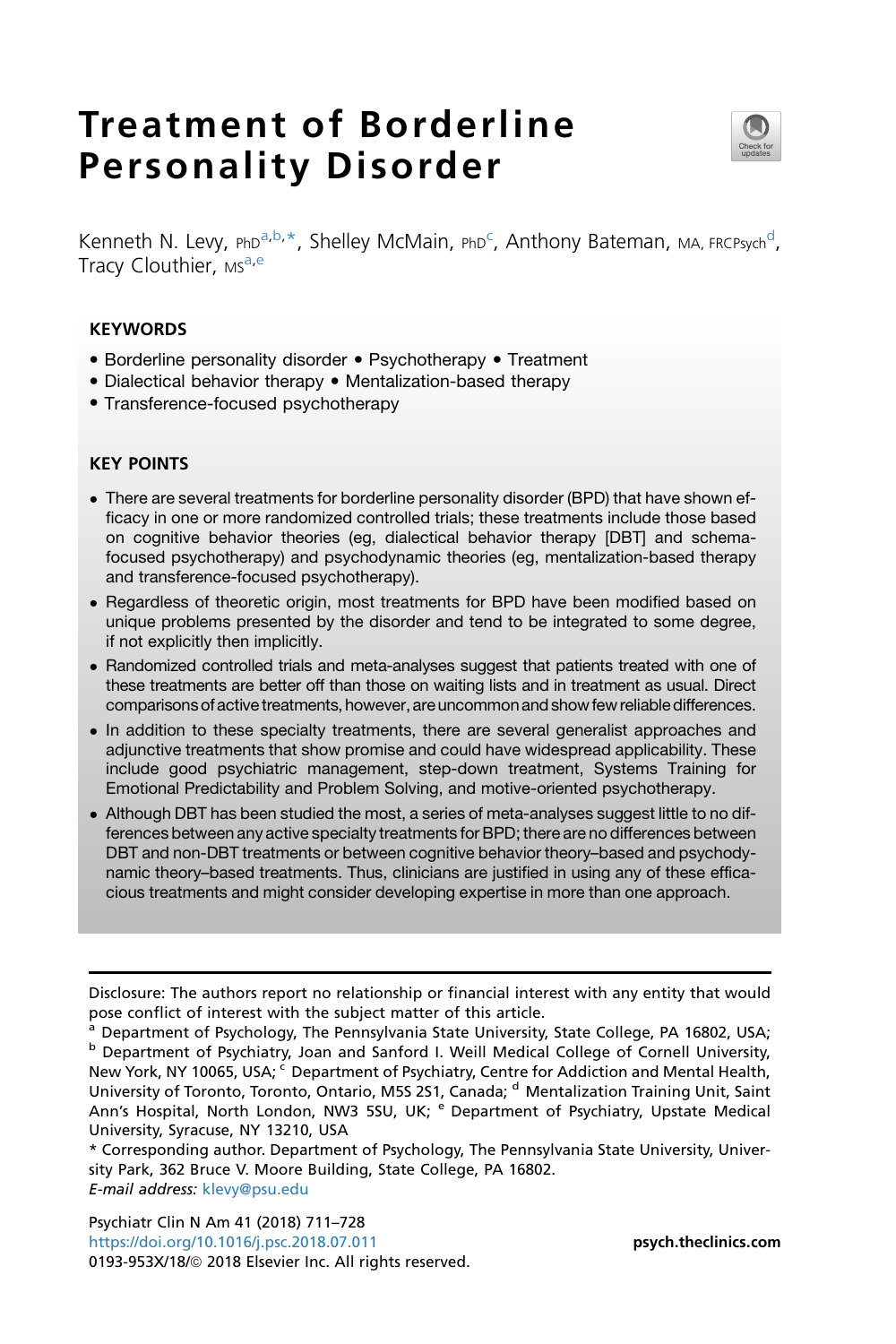Borderline personality disorder (BPD) is a serious mental health disorder characterized by instability in relationships, emotions, identity, and behavior.<sup>[1,2](#page-11-0)</sup> Approximately 2% to 6% of the general population suffer from BPD, $3$  which thus is more common than schizophrenia, bipolar disorder, and autism. Clinical studies have found that 15% to 20% of outpatients<sup>[4](#page-12-0)</sup> and up to 2[5](#page-12-0)% of inpatients<sup>5</sup> are diagnosed with BPD. Health care providers should keep in mind that the risk of suicide in BPD is high. An estimated 60% to 85% of individuals with BPD attempt suicide once (mean  $= 3.3$  suicide attempts $6.7$ ; 8% complete suicide). $8.9$  In this article, the authors examine the major treatments developed for BPD. Treatment rationales, techniques, and evidence are described. Special attention is paid to identifying potential mechanisms of change, identifying predictors of long-term outcome, and prescriptive indications for patienttreatment matching. Similarities and differences between treatment approaches and outcome are highlighted. Commonalities across these treatments suggest several important evidence-based guidelines for integrated care.

BPD has historically been viewed as difficult to treat using either psychotherapeutic or psychopharmacologic treatment modalities. Patients with BPD have been noted to frequently not adhere to treatment recommendations, use services chaotically, and repeatedly drop out of treatment. Many clinicians are intimidated by the prospect of treating BPD patients and are pessimistic about the outcome of treatment. Therapists treating patients with BPD have displayed high levels of burnout and have been known to be prone to enactments and even engagement in iatrogenic behaviors. This perspective arose in part due to the publication of case material that tended to be focused on difficult cases and situations within cases. The publication of these cases, although selected and thus not representative of outcome, was important because it helped articulate problem areas for focus and the development of techniques to address these issues. It also contributed, however, to the belief that those diagnosed with BPD were difficult if not impossible to treat. Consistent with this there is little evidence demonstrating for the efficacy of standard forms of cognitive behavior therapy (CBT) and psychoanalytic/psychodynamic therapy (PDT) for treating BPD.[10](#page-12-0)

In recent years, however, there has been a burgeoning empirical literature on the treatment of BPD. Beginning with Linehan's<sup>11</sup> seminal randomized controlled trial (RCT) of dialectical behavior therapy (DBT), there is now a range of treatments—derivingfrom both the cognitive behavior and psychodynamic traditions—that have shown efficacy in RCTs and are now available to clinicians. Some of these treatments were derived from the cognitive behavior tradition. The best known and most widely tested of these is  $DBT$ ,<sup>11</sup> discussed later. Others include schema-focused therapy (SFT),<sup>12</sup> Systems Training for Emotional Predictability and Problem Solving (STEPPS),  $14$  emotion regulation group therapy,  $15-17$ and motive-oriented therapeutic relationship (MOTR).[18](#page-12-0) Other BPD-specific psychotherapies were derived from the psychoanalytic/psychodynamic tradition. The best known are mentalization-based therapy  $(MBT)^{19}$  and transference-focused psychotherapy  $(TFP)$ ,  $20-22$  both of which are discussed later. Another psychodynamic treatment of BPD, dynamic deconstructive psychotherapy, also has demonstrated efficacy. $^{23}$  $^{23}$  $^{23}$ 

The results of these efficacy studies suggest important evidence-based principles. First, BPD is a treatable disorder. Second, because BPD is chronic, its treatment seems to require longer-term efforts (all efficacious approaches conceptualize treatment as a multiyear process) and high levels of intensity; nonetheless, important and significant gains can be made in a relatively short time. Third, therapists have a range of options across several orientations available to them and it is premature to foreclose on any one of the available options that have been tested. Although there have been few direct comparisons, enough data now exist from RCTs and meta-analyses to suggest that no one approach has been consistently found superior to another.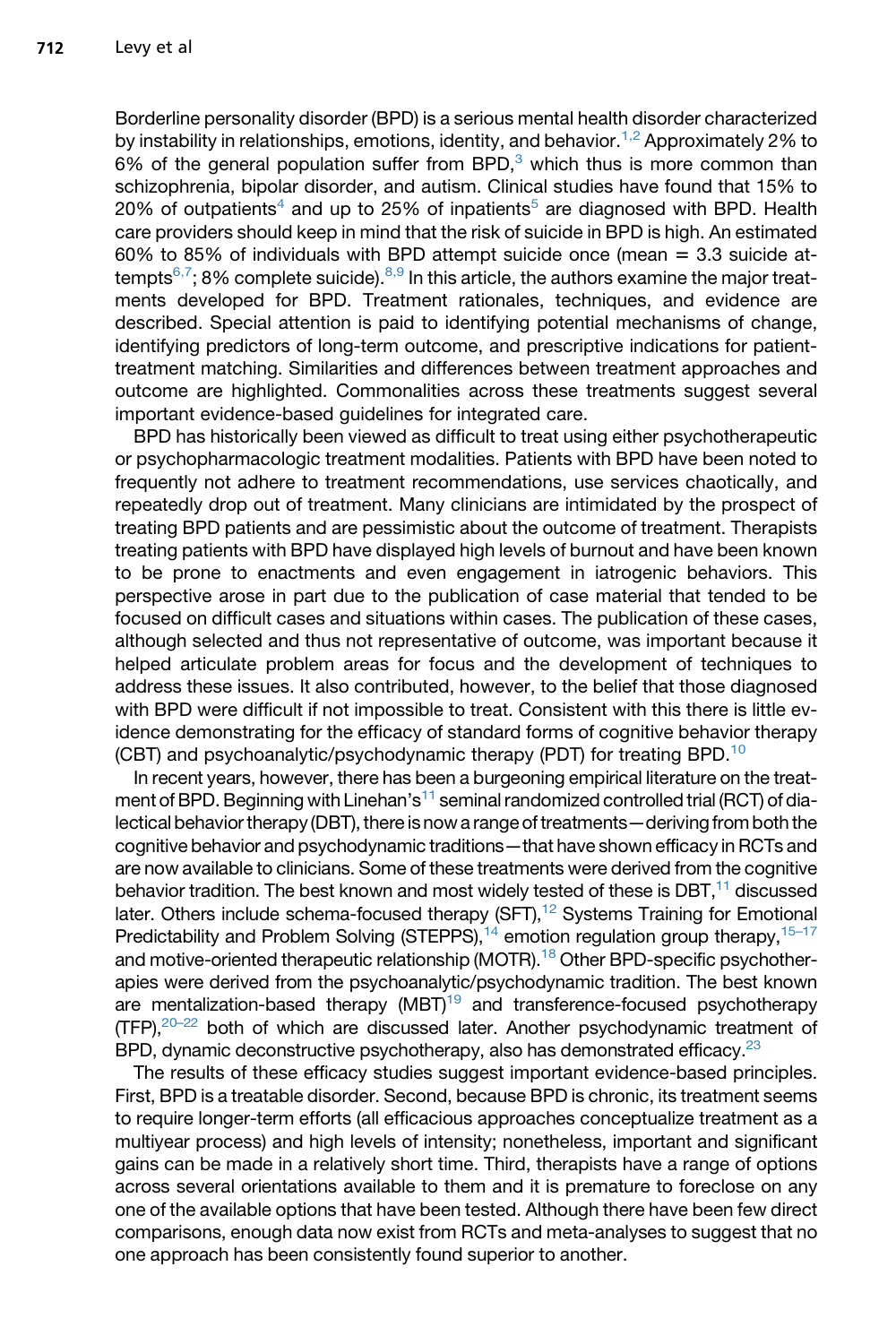Treatments, such as DBT, schema-focused psychotherapy (SFT), MBT, and TFP, have been described as specialty treatments because they represent modifications of standard CBT and PDT developed specifically for BPD. Kernberg<sup>24</sup> began identifying modifications to standard psychoanalytic therapy during his time at the Menninger Clinic and as part of the Menninger Psychotherapy Research Project. He based these modifications on pragmatic observations and the differing developmental psychopathology of BPDs, as he articulated it, which required changes to the 1-size-fits-all psychoanalytic model at that time. These modifications included a more active stance, explicit setting of the frame, increased emphasis on life outside the therapy (eg, a focus on productive investments and developing a hierarchy for session focus that emphasized events outside session, such as suicidality), the explication and increased efforts to the maintenance of a nonjudgmental stance (called technical neutrality), and, relatedly, a de-emphasis on overt supportive techniques, and finally modifications to the interpretive process. Similarly, Linehan $11$  describes developing DBT as a modification of standard CBT, which she believed was not well suited for BPD patients due to a host of different issues that these patients were grappling with. Thus, she developed structures and skill modalities that targeted the difficulties seen in BPD. Young,  $12$  in devel-oping SFT, also modified the standard CT of Beck<sup>[13](#page-12-0)</sup> for use with BPD patients.

In developing these specialized treatments, these clinical investigators either implicitly or explicitly modified and integrated perspectives outside their home orientations or developed techniques that were consistent with other orientations. Thus, each of these treatments is integrative. For example, in SFT, they explicitly acknowledge the integration of attachment theory and object relational approaches.

In this section, the authors focus on the following 3 treatments for BPD: DBT, MBT, and TFP. Each treatment and evidence for its efficacy in the treatment of BPD is first described and then similarities and differences across these 3 treatments examined.

#### DIALECTICAL BEHAVIOR THERAPY

DBT is an integrative model that blends elements from traditional CBT with acceptance-based practice drawn from Zen and humanistic approaches. DBT originally developed within the context of treating BPD; however, it has evolved as a treatment of multidisordered, complex client populations. The DBT biosocial theory conceptualizes BPD as a disorder of pervasive emotional dysregulation characterized by high emotional vulnerability and deficits in the ability to modulate emotions.<sup>[11](#page-12-0)</sup> Emotion regulation disturbances develop as a consequence of transaction between biological anomalies resulting in emotional vulnerability and a relational history characterized by invalidating experiences. Borderline symptoms are viewed as a byproduct or consequence of dysregulated emotions. DBT targets all elements of the emotion regulation system, including cognitions, phenomenological experience, expressive–motor behavior, and action tendencies.

The DBT intervention framework dialectically balances a focus on change and acceptance/validation strategies. The overarching goal of all treatment interventions is to enhance emotion regulation. The treatment model balances a structured approach with therapist flexibility and responsivity. The intervention framework is diverse and includes a broad range of change-based interventions, such as exposure-based procedures, problem assessment and solution analysis, exposure, and structural strategies, along with acceptance-based strategies, including validation and a reciprocal communication style. The focus on balancing change and acceptance cuts across DBT's 4 skills modules: mindfulness, distress tolerance, emotion regulation, and interpersonal effectiveness.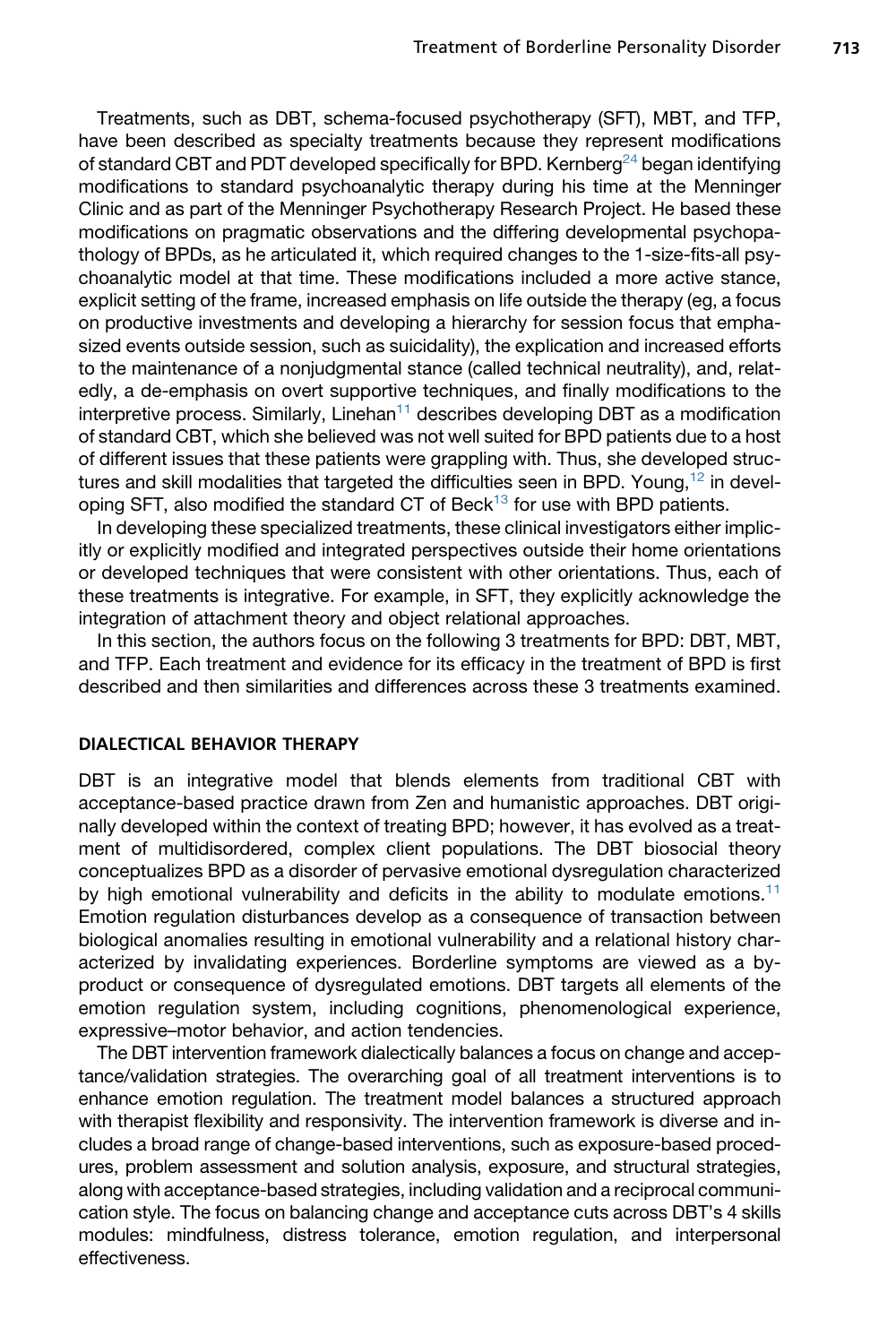Standard DBT has multiple modes that address the following functions:

- 1. Improving capabilities and skills
- 2. Enhancing motivation to change
- 3. Generalizing treatment gains to the client's natural environment
- 4. Structuring the environment to facilitate and maintain progress
- 5. Enhancing and maintaining therapist motivation and capabilities

These functions are achieved through the treatments' 4 modes:

- 1. Weekly individual therapy session to focus on client motivation managing crises and addressing how to help the client develop a life worth living
- 2. A 2-hour weekly skills training group that emphasizes the acquisition of mindfulness, emotion regulation, interpersonal effectiveness, and distress tolerance skills and is designed to enhance capabilities
- 3. Access to client-therapist telephone consultation 24 hours a day to ensure
- 4. Weekly therapist consultation meetings to enhance therapist motivation and improve competence

Among psychotherapies for BPD, DBT has garnered the most robust evidence base. To date, 14 randomized clinical trials (RCTs) have examined the effectiveness of DBT for BPD (including BPD traits). Of these, 7 trials compared DBT with nonspecific controls for BPD.<sup>26–32</sup> The findings indicate that DBT is consistently superior to nonspecific comparators in reducing suicidal and self-harm behavior, health care utilization (eg, inpatient psychiatric hospital admissions and emergency department visits), Clarkin, and improving treatment retention. DBT in comparison to well-defined comparator treatments has also been examined in 8 RCTs[.33–45](#page-13-0) DBT has been shown as effective as other well-structured treatments and is associated with improvement across a broad range of outcomes, including suicidal and self-harm behavior, health care utilization, symptoms (depression and anger), and general functioning. Furthermore, the effects of treatment are durable postdischarge. $43$  Although general levels of functional impairment show improvement over the course of treatment, they remain remain poor post-treatment.

#### DIALECTICAL BEHAVIOR THERAPY SKILLS ONLY

DBT skills training offered as adjunctive or stand-alone intervention has become increasingly popular. In the current health care climate of rising costs and limited resources, and with the demand for specialist services exceeding available resources, DBT skills groups are popular because they offer a less resource intensive alternative to standard DBT. DBT skills training groups are increasingly delivered across a variety of contexts, including residential, inpatient, addiction, correctional, forensic, and emergency room services. Skills training groups are easier to disseminate than standard DBT because they require fewer resources and less staff training.

Three RCTs have evaluated DBT skills–only groups for BPD. Soler and colleagues $46$ compared 13 weeks of DBT skills training with standard group therapy for individuals diagnosed with BPD. The results indicated that the DBT skills group was superior to the standard group therapy on the following outcomes: BPD symptoms, depression, anxiety, anger, and affect instability. There were no between-group differences on suicidal and self-harm behavior although individuals were not specifically recruited for these behaviors and there was considerable between-subject variance. In another trial, which recruited suicidal and self-injuring BPD clients, Linehan and colleagues $40$ randomly assigned participants to a 1 year of standard DBT, DBT skills group plus intensive case management, or DBT individual therapy. Participants enrolled in the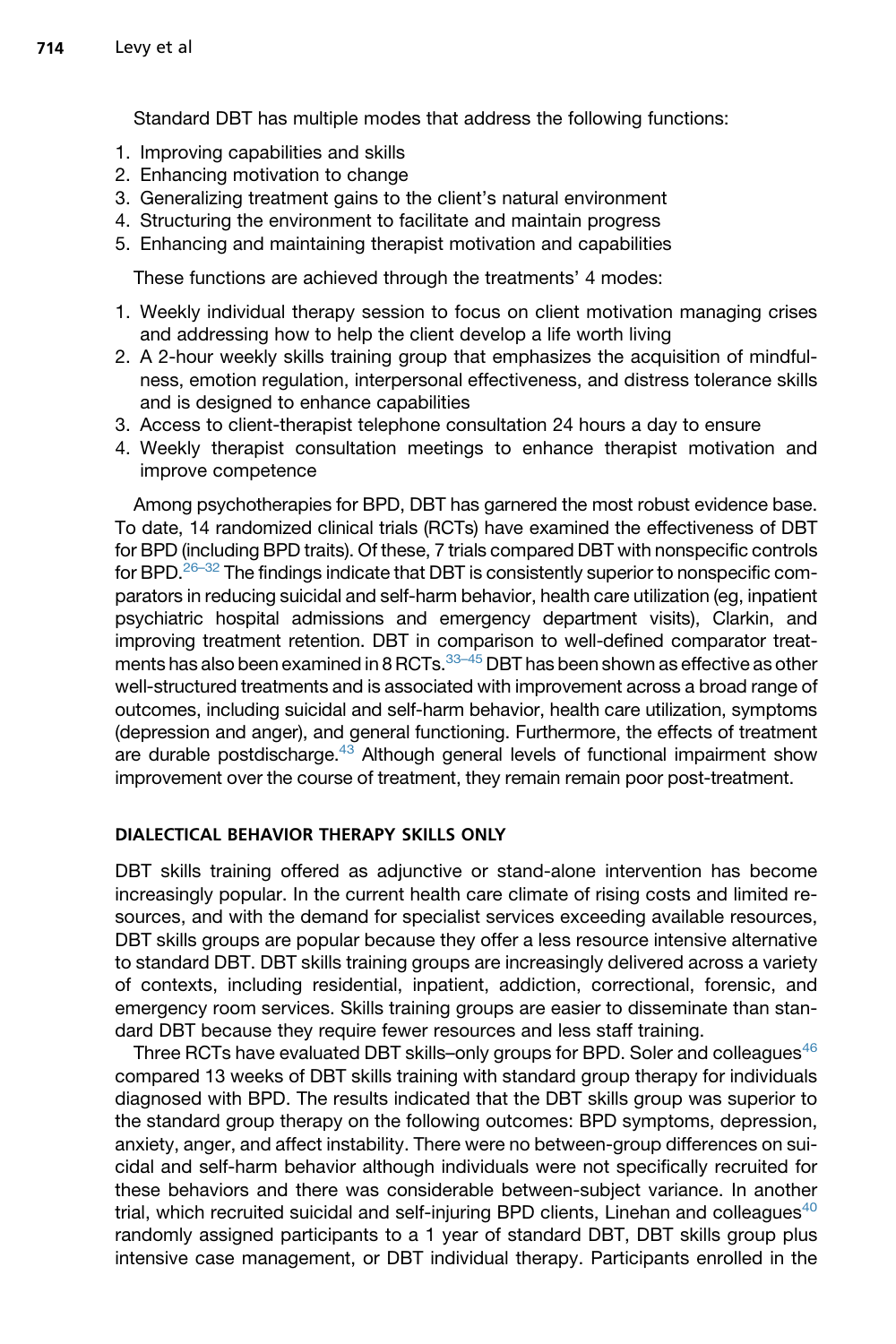arms with skills training—standard DBT or DBT skills training plus intensive care management—had superior outcomes to DBT individual therapy.

In a third trial, McMain and colleagues $47-49$  randomized 84 chronically suicidal individuals diagnosed with BPD to 20 weeks of DBT skills training or an active wait-list condition. The DBT group had superior outcomes compared with the active wait-list control on the following outcomes: self-destructive (eg, suicidal and self-harm) behaviors, aggressive behavior (eg, anger), and coping skills (eg, distress tolerance and emotion regulation).

In sum, these trials suggest that DBT skills training as a stand-alone intervention may be especially helpful for high-risk behaviors and symptoms associated with the acute phase of BPD; further research is needed.

#### MENTALIZATION-BASED THERAPY

MBT is a structured psychodynamic psychotherapy that has been applied in both individual and group formats. In this approach, many of the symptoms of BPD are viewed as resulting from a distortion of, or reduction in, a social cognitive capacity called mentalizing. Mentalizing is defined as the ability to understand the actions of oneself and others in terms of mental states, including both thoughts and feelings. This ability is viewed as critical to everyday interactions and impacts an individual's capacity to experience one's behavior as coherently organized by mental states and to experience oneself as differentiated from others. These capacities may readily be weakened in individuals with a personality disorder, particularly when faced with interpersonal stress, resulting in a loss of cognitive and emotional coherence and differentiation between self and other. In this framework, the symptoms of BPD are understood as resulting from deficits in mentalizing capacities that are particularly pronounced in affectively charged interpersonal situations as well as a pressure to externalize intolerably painful internal states.<sup>19</sup> These deficits are believed to result from disruptions in early attachment relationships.

The core goal of MBT is to improve clients' capacity to mentalize by helping them to regain mentalizing when it is lost, maintain it when it is present, and to increase clients' ability to maintain a mentalizing stance in situations where it otherwise might be lost. Given that clients with BPD are particularly likely to lose mentalizing in interpersonal situations, the relationship between client and therapist is a key area of focus. In this approach, it is thought to be especially important that the client experiences the therapist (or someone else) as keeping the client's mental state in mind.

MBT involves a collaborative and structured approach to working to gently expand mentalizing and helping the client to identify mental states that were previously outside the client's awareness. This approach involves the therapist exhibiting empathy and providing validation of the client's experience, clarifying and exploring the client's narrative, and identifying the affective focus of the session. The therapist then helps broaden the client's perspective on the events presented in the client's narrative by presenting alternative perspectives. The work to expand the client's mentalizing primarily focuses on the here and now of the session and gradually comes to involve relationships with core attachment figures and other key people in the client's life, how these relationships become activated with the therapist, and how they influence mentalizing. The therapist works to encourage mentalizing the therapeutic relationship and takes into account both transference and countertransference reactions, which are specifically defined in terms of technical application. As mentalizing improves, the client becomes increasingly able to alternative representations of important relationships.

The beginning of treatment in MBT involves the establishment of goals with the client. Initial goals are to include commitment to and engagement in treatment as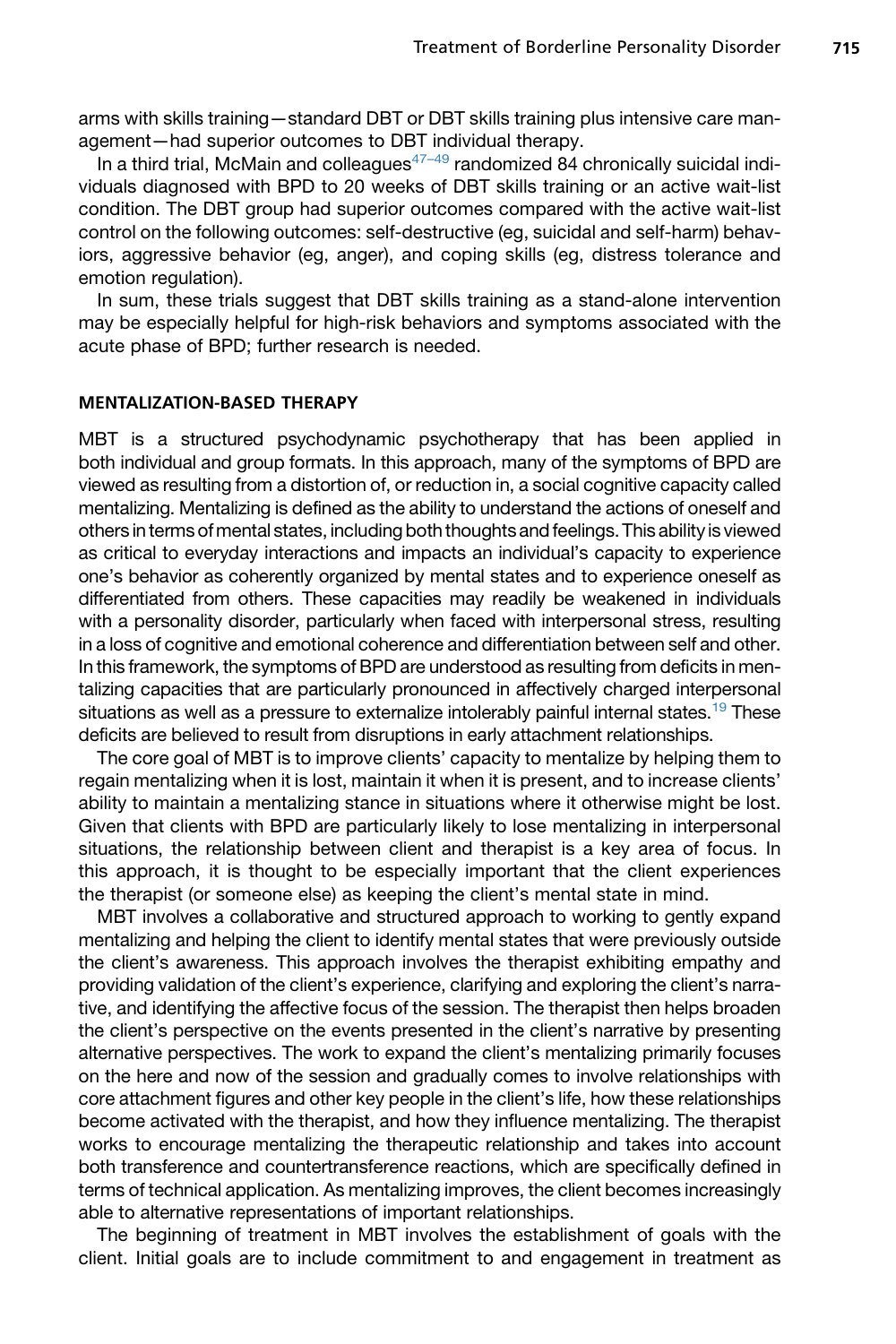well as an agreement to reduce harmful and self-destructive behaviors. Attachment strategies activated in relationships are mapped out with the client and a joint formulation agreed. A longer-term goal is the improvement of personal and social relationships as well as engagement in constructive activity. MBT was initially developed and tested as an 18-month treatment program that included both group and individual sessions; however, in clinical settings, it has been offered for shorter periods of time and in formats that include only individual or group therapy. Currently, there is no research evidence regarding the optimal format or length of MBT treatment.

To date, 3 RCTs have tested the efficacy of MBT for the treatment of BPD. The first trial of MBT $50$  compared it to treatment as usual and found MBT superior in reducing self-harm, suicidality, hospitalization, need for medication, and self-report measures of depression, anxiety, symptom severity, and social adjustment. These results were maintained at an 18-month follow-up $51-57$  that also found continued improvement in social and interpersonal functioning. An 8-year follow-up study<sup>58</sup> found that MBT remained superior to treatment as usual in the following outcomes: suicidality, diagnostic status, outpatient service use, need for medication, and social adjustment. Another trial of 134 clients comparing MBT to a structured clinical management (SCM) outpatient program for the treatment of BPD<sup>[59](#page-15-0)</sup> found that MBT was superior with regard to the following outcomes: suicidality, severe self-harm, and client-reported symptom severity, depression, interpersonal problems, and social adjustment. Results also suggested that the rate of change of symptoms differed based on treatment: in MBT, there was more rapid improvement in mood, interpersonal functioning, and social adjustment, whereas the rate of improvement in self-harm was slower in MBT (although the ultimate improvement was greater compared with the SCM group). A follow-up analysis examining clients from this trial with comorbid BPD and antisocial personality disorder found that MBT was also efficacious in reducing anger, hostility, paranoia, self-harm, suicide attempts, negative mood, general psychiatric symptoms, and interpersonal problems and in improving social adjustment in this subgroup of cli-ents.<sup>[60](#page-15-0)</sup> A more recent trial of 85 clients diagnosed with BPD compared MBT to a manualized supportive group therapy $61,62$  and found that both treatments were associated with improvements in psychological and interpersonal functioning as well as a decrease in the number of criteria met for BPD; MBT was found to have superior outcomes in clinician-rated functioning. Treatment effects were found sustained 18 months after the trial, with three-quarters of both groups achieving sustained diagnostic remission, and half of the MBT group meeting criteria for functional remission (compared with less than one-fifth of the comparison group). Another relevant study examined MBT in the treatment of self-harming adolescents,  $63$  73% of whom met criteria for BPD, and found MBT superior to treatment-as-usual in reducing selfharm, suicidality, and depression. Taken together, these results suggest that MBT is efficacious in treating BPD, including clients with comorbid antisocial personality disorder, and that improvements are sustained long after treatment has ended.

## TRANSFERENCE-FOCUSED PSYCHOTHERAPY

TFP is a principle-basedmanualized individual outpatient psychodynamic psychotherapy tailored specifically for the treatment of severe personality disorders, including BPD. It was developed based on Kernberg's<sup>[25](#page-13-0)</sup> theory of the developmental origins of BPD, in which the symptoms of BPD are understood as arising from unintegrated affectively charged representations of self and others. This lack of integration means that totally negative representations of self and other—and the associated affects—are split off from totally positive representations, leading to instability in affects, identity, and relationships. The goal of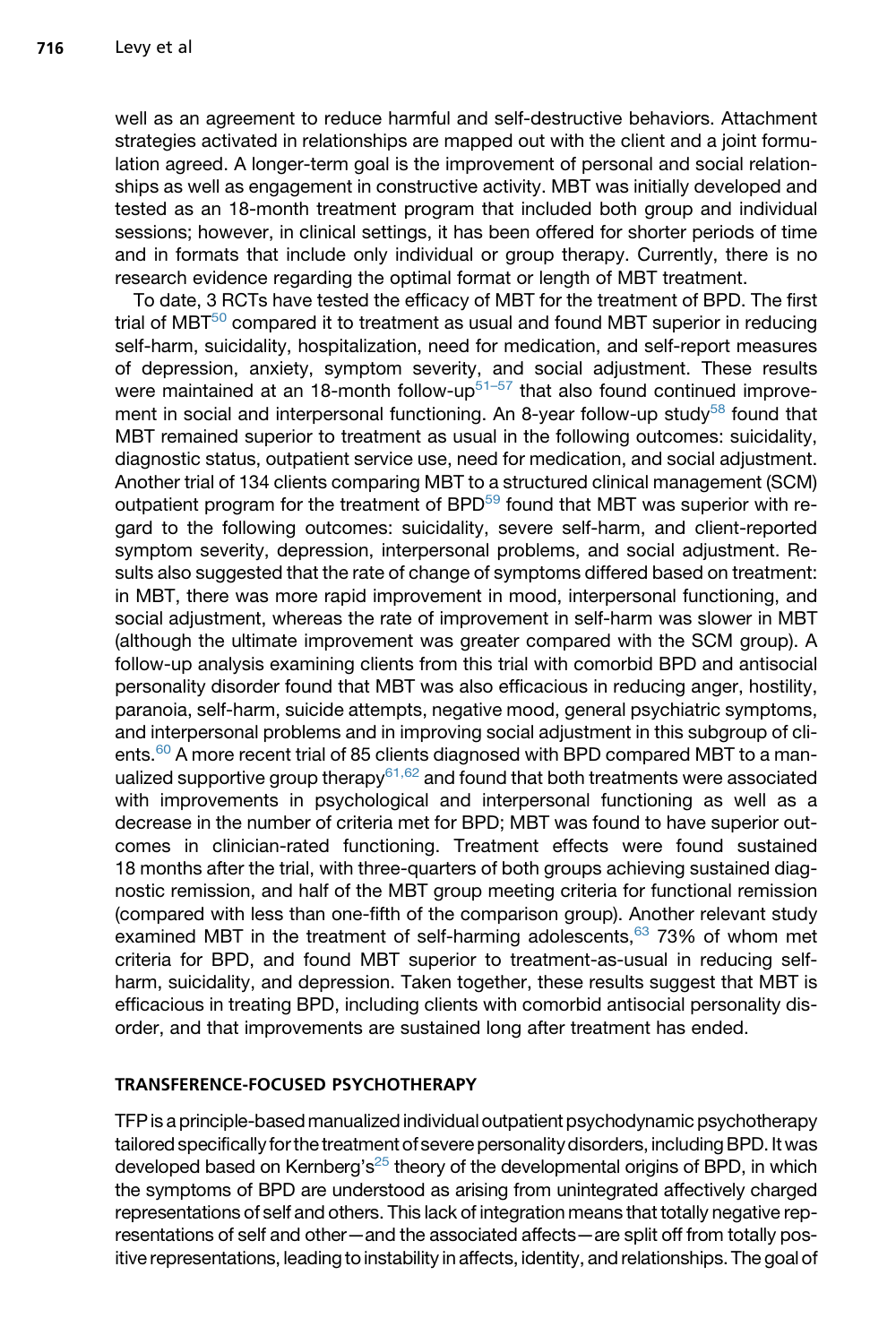TFP is to integrate these unintegrated representations, leading to a more coherent sense of identity, better affect regulation, a reduction in self-destructive behavior,more balanced and constant relationships, and improved overall functioning.

The primary focus of TFP is on the affect-laden themes that arise in the relationship between client and therapist within sessions; attention is also paid to the client's life outside sessions. Sessions typically take place twice per week. The treatment begins with contract-setting that clarifies the therapeutic frame, the method of treatment, and the responsibilities of both client and therapist. In this contract-setting phase, the therapist is careful to elicit and address any concerns the client may have about the treatment frame. This treatment frame is intended to help contain the client's acting out behaviors. Particularly in the first year of treatment, TFP focuses on a hierarchy of treatment goals: addressing behaviors that pose a risk to self or others (including suicidal and self-destructive behavior), therapy-interfering behaviors, and identifying predominant object relational patterns as they emerge in the here-and-now transference relationship with the therapist.

To date, 3 trials have assessed the efficacy of TFP in the treatment of BPD. Two of thes,  $36,64$  are discussed previously. In the Clarkin and colleagues  $36$  trial, although no treatment was found superior in terms of symptom change, TFP was found superior to both DBT and supportive psychodynamic (SPT) in terms of change in attachment patterns and reflective functioning, $65$  which is consistent with the mechanisms of change hypothesized by the underlying theory of TFP. In another trial of 104 clients comparing TFP to treatment by an experienced community psychotherapist, TFP was found more efficacious in reducing suicide attempts, inpatient admissions, BPD symptoms, psychosocial functioning, and personality organization.<sup>[66,67](#page-15-0)</sup> In summary, the results of these trials suggest that TFP is efficacious in the treatment of BPD symptoms and overall functioning and may be particularly efficacious in improving attachment patterns and reflective functioning.

In contrast to these specialty treatments, Gunderson and Paris independently have described what they call generalist approaches to psychotherapy and treatment of BPD. Gunderson with Links<sup>[68](#page-15-0)</sup> developed what was originally called general psychiatric management, now named good psychiatric management (GPM). GPM was originally developed as a control condition for an RCT in comparison to  $DBT<sup>44</sup>$  $DBT<sup>44</sup>$  $DBT<sup>44</sup>$  and was based on recommendations from the *Guidelines for the Treatment of BPD* published by the American Psychiatric Association in 2001.<sup>[69](#page-15-0)</sup> GPM served as an active and credible control in an RCT examining the efficacy of DBT. In that trial, no between-group differences were found across a broad range of outcomes at end of treatment (12 months) and 24 months postdischarge. $43,44$  GPM has evolved since the original trial and what follows is a description of the treatment as it was evaluated.

GPM consists of 3 modes of intervention, including

- 1. Case management
- 2. Psychodynamically informed individual psychotherapy
- 3. Symptom-targeted medication management

Derived from the care promoted in the APA *Guidelines*, emphasizes psychotherapy as the first-line treatment of BPD. GPM's psychotherapeutic approach is well orga-nized and informed by Gunderson's<sup>[70](#page-15-0)</sup> psychodynamic approach treating BPD. The following principles guide the practice of GPM:

- 1. Clients are viewed and treated as competent adults.
- 2. Therapists are encouraged to be flexible in terms of the treatment focus.
- 3. Attention is accorded to client's role functioning.<sup>[71,72](#page-15-0)</sup>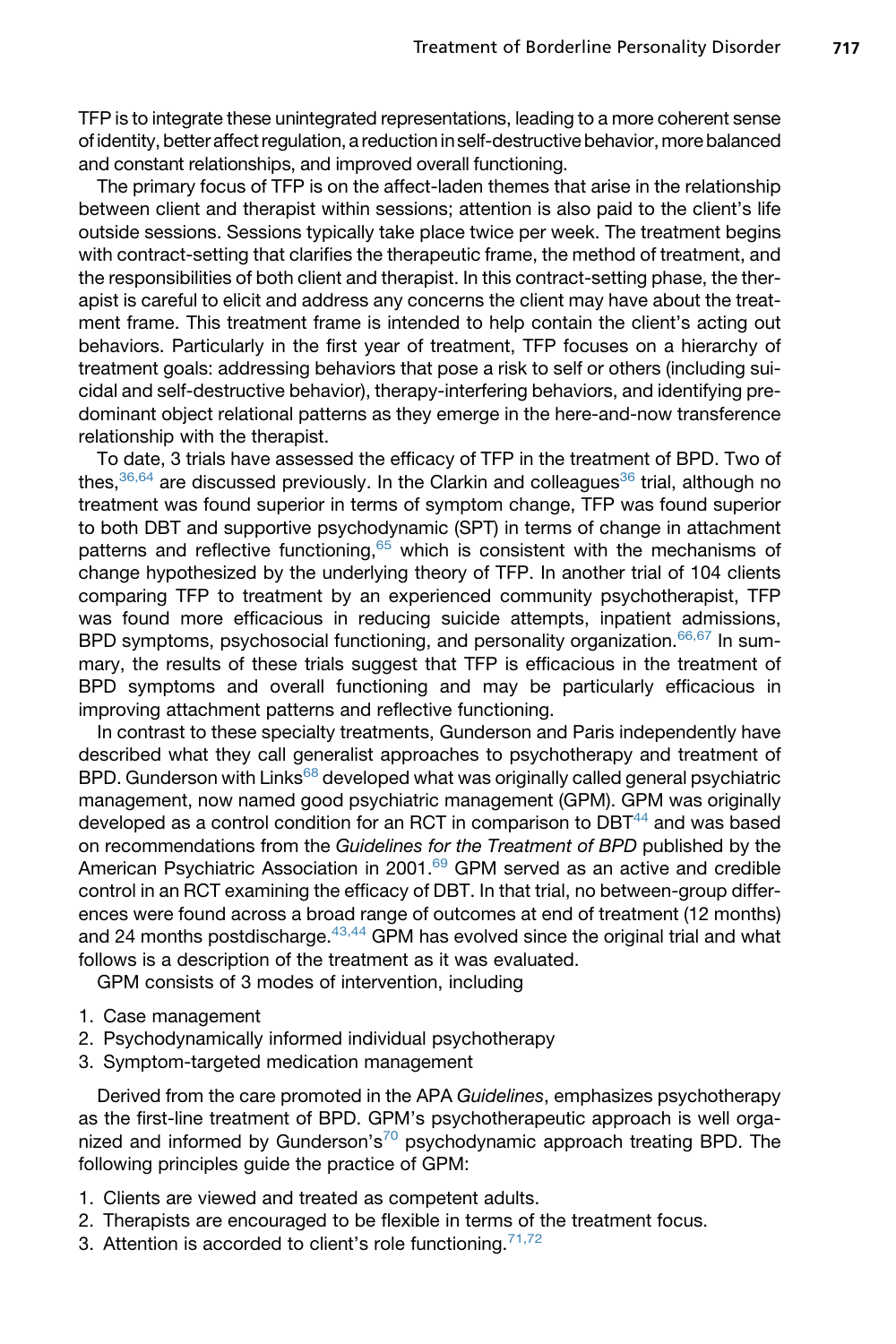GPM conceptualizes intolerance of aloneness as the core problem underlying BPD. Disturbed attachment relationships contribute to the relational aspects of this disorder. Accordingly, the assessment of problematic patterns in relationships is a focus of treatment.<sup>[70](#page-15-0)</sup> Emotion-processing problems figure centrally in disturbed attachment relationships and consequently GPM has an emotion focus. $71$ 

In the original trial, GPM was a comprehensive format involving weekly individual therapy sessions (50 minutes), weekly therapist group, and case management. There are a variety of treatment strategies in themodel and these include responding to crises, safety monitoring, establishing andmonitoring a therapeutic framework and alliance, educating the client and the client's family about the disorder, facilitating adherence to the treatment regimen, coordinating multimodal therapies, and monitoring clinical status and treatment plans. The GPM approach commonly includes medication management and in the original trial this was based on a symptom-targeted approach. Ancillary treatments are tailored to the client's needs and guided by a view that a multimodal and community approach is most effective with suicidal individuals.<sup>73</sup> In the GPM model, therapists are not available outside of working hours and clients are instead encouraged to exercise control over their behavior and seek out emergency services as needed.

With similar intentions, Bateman and Fonagy<sup>[59](#page-15-0)</sup> in the United Kingdom developed a similar manualized approach for BPD that they called SCM, delivered by generalist mental health clinicians without specialist training. SCM was used as a distinct com-parison treatment in an RCT comparing MBT for BPD.<sup>[59](#page-15-0)</sup> Focusing less on psychodynamic relational elements in treatment and more on emotional management and impulse control than GPM, the treatment did remarkably well on self-harm and suicide attempts although it was less effective than MBT over time, particularly with the more severe clients.<sup>[60,74,75](#page-15-0)</sup> SCM has been developed further<sup>[74](#page-16-0)</sup> and is currently organized to meet the UK standards for treatment of BPD when delivered by nonspecialists within general mental health services.<sup>[76](#page-16-0)</sup>

Another similar approach is the stepped care rehabilitation model articulated by Paris and colleagues $77-79$  as an alternative to extended treatment of BPD. Paris notes that BPD is characterized by both acute and chronic phases. Although BPD presents significant clinical challenges in its acute phase, most patients show steady improvement over time and eventually recover or remit. Despite improvements, those with BPD show residual difficulties, particularly in work and relationships, which can benefit from further treatment. Paris $^{77}$  views this residual period as the chronic phase of BPD and suggests that BPD patients have available to them treatments that they can access intermittently on an as-needed basis. In this approach, Paris $^{77}$  contends that various empirically supported approaches and derived principles can be applied flexibly. Although no efficacy data from a RCT exist testing this approach, Paris $^{77}$  has presented pre–post data on 130 treated individuals. Paris $^{77}$  $^{77}$  $^{77}$  found reductions in somatization, obsessive-compulsive symptoms, interpersonal sensitivity, depression, anxiety, hostility, paranoia, and psychoticism on the Symptom Checklist–90. Additionally, there were reductions in depression, impulsivity, dysfunctional attitudes, and number of emergency department visits and hospital admissions. These findings notwithstanding, this treatment awaits further testing using more rigorous designs that control for issues that pre–post designs cannot account for (eg, regression to the mean).

In addition to the treatments discussed previously, there is preliminary evidence to support other treatments for BPD based on studies using pre–post or quasiexperimental designs or in case studies or in RCTs with ambiguous results. These include the conversational model, $80$  cognitive analytical therapy, $81$  modified cognitive therapy, $82$ clarification-oriented psychotherapy[,83](#page-16-0) interpersonal psychotherapy[,84](#page-16-0) interpersonal group psychotherapy,  $85$  and emotion-focused psychotherapy.  $86$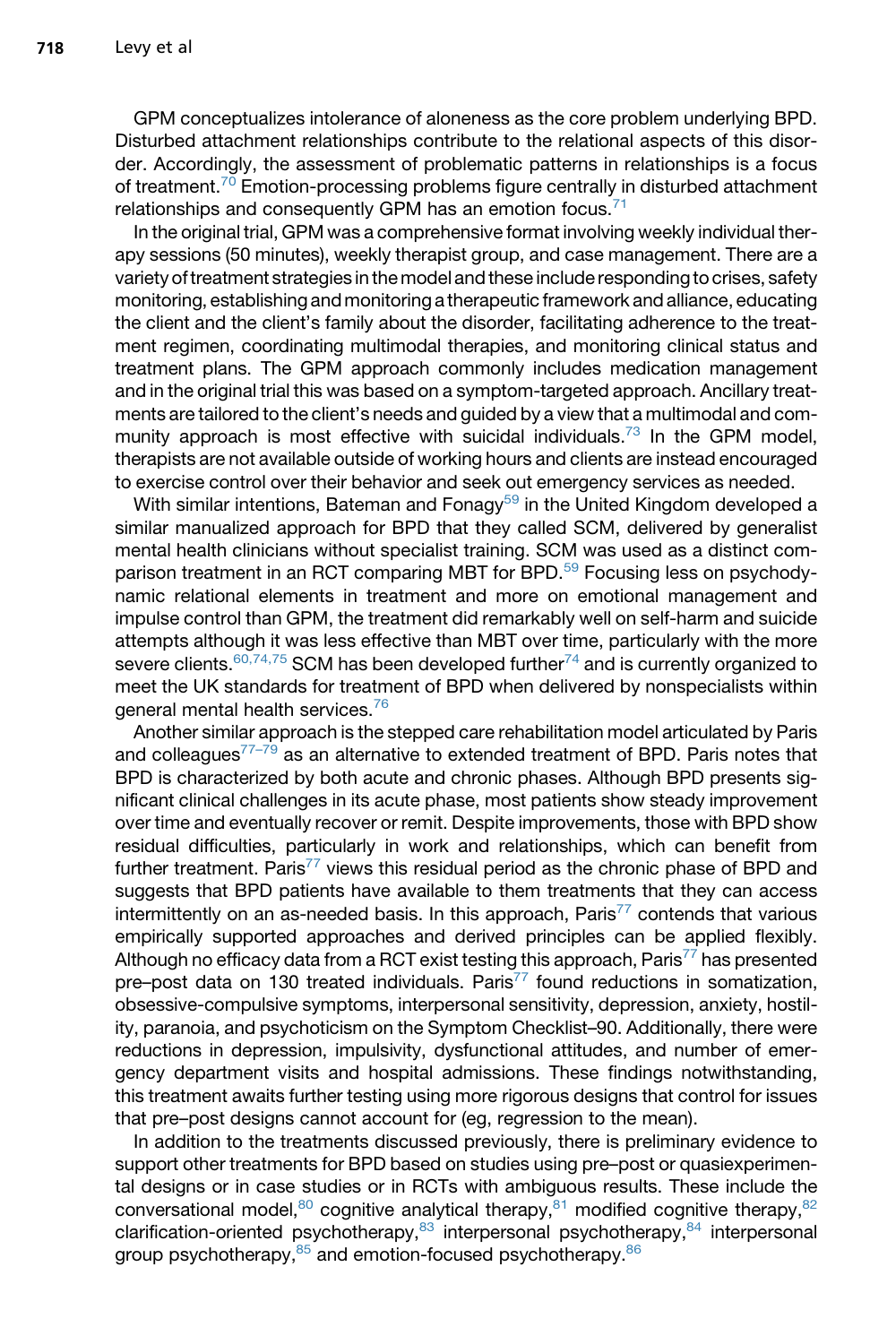#### DIRECT COMPARISONS

Although most trials of psychotherapies designed specifically for the treatment of BPD have compared these BPD-specific treatments to treatment as usual or a non–BPDspecific treatment, a few trials have directly compared the efficacy of BPD-specific treatments. One trial $64,87$  comparing TFP and SFT found that both treatments were efficacious in reducing general and BPD-specific symptoms and improving quality of life but found SFT superior at the 3-year mark with regard to these outcomes, although the TFP cell contained more suicidal patients and showed less adher-ence.<sup>[88,89](#page-16-0)</sup> Similarly, the therapeutic alliance was rated as higher in SFT compared with TFP,<sup>[90](#page-16-0)</sup> although many of the alliance ratings were made after dropout. Another trial $36$  compared TFP, DBT, and an SPT designed for the treatment of BPD (SPT). Results suggested that all 3 treatments (TFP, DBT, and SPT) were generally equivalent in showing statistically significant improvement in multiple symptom domains relevant to BPD, whereas TFP was found superior to both DBT and SPT in terms of change in attachment patterns and reflective functioning.<sup>[65](#page-15-0)</sup> Finally, a year-long trial of 180 clients compared DBT to GPM and found both efficacious in treating suicidal behavior, borderline symptoms, general distress, depression, anger, and health care utilization and in improving interpersonal functioning.<sup>[44](#page-14-0)</sup> A 2-year follow-up study<sup>[43](#page-14-0)</sup> found that these improvements either continued or were sustained over follow-up. Neither treatment was found superior to the other.

### META-ANALYSES

As research has been conducted examining the efficacy and effectiveness of psychotherapeutic treatments for BPD, researchers have begun to use systematic reviews and meta-analyses to examine whether any conclusions and recommendations can be drawn from the existing literature. Binks and colleagues<sup>[90](#page-16-0)</sup> initially conducted a systematic review of 7 studies of psychotherapy for BPD, 6 of which were of DBT trails. Although there was evidence of moderate effect sizes (ESs), the confidence intervals were so large as to render the interpretations unreliable. Thus, these investigators concluded that therapy may help treat some problems experienced by BPD clients, including self-harm, hospital admission, depression, and anxiety; however, because of the large confidence intervals, they cautioned that all treatments "remain experimental".<sup>90[p21]</sup> Subsequently, a meta-analysis focused on trials examining the efficacy of DBT<sup>91</sup> found a moderate ES of .39 across 16 studies. Moderator analyses, however, revealed a difference in ES depending on whether the comparison condition was a BPD-specific treatment; the ES was estimated at .51 when DBT was compared with psychotherapies not specifically intended for the treatment of BPD (eg, treatment as usual), but the ES was not significant (estimated at 0.01) when DBT was compared with other BPD-specific treatments, such as TFP or GPM. A later review and metaanalysis of treatments for  $BPD<sup>92</sup>$  $BPD<sup>92</sup>$  $BPD<sup>92</sup>$  found there were indications of beneficial effects for comprehensive psychotherapies (defined as treatments where individual psychotherapy was a substantial part of the treatment). Additionally, noncomprehensive psychotherapeutic interventions (treatments where individual psychotherapy was not a substantial part of the treatment, such as psychoeducation and skills training) were also helpful although they were evaluated in only a few trials. The investigators noted that although DBT has been studied most intensely, followed by MBT, TFP, SFT, and STEPPS, they did not consider any of the treatments to have a robust base of evidence and raised concerns about the quality of individual studies. The investigators concluded that psychotherapy is critical to the treatment of BPD; however, replication studies are needed.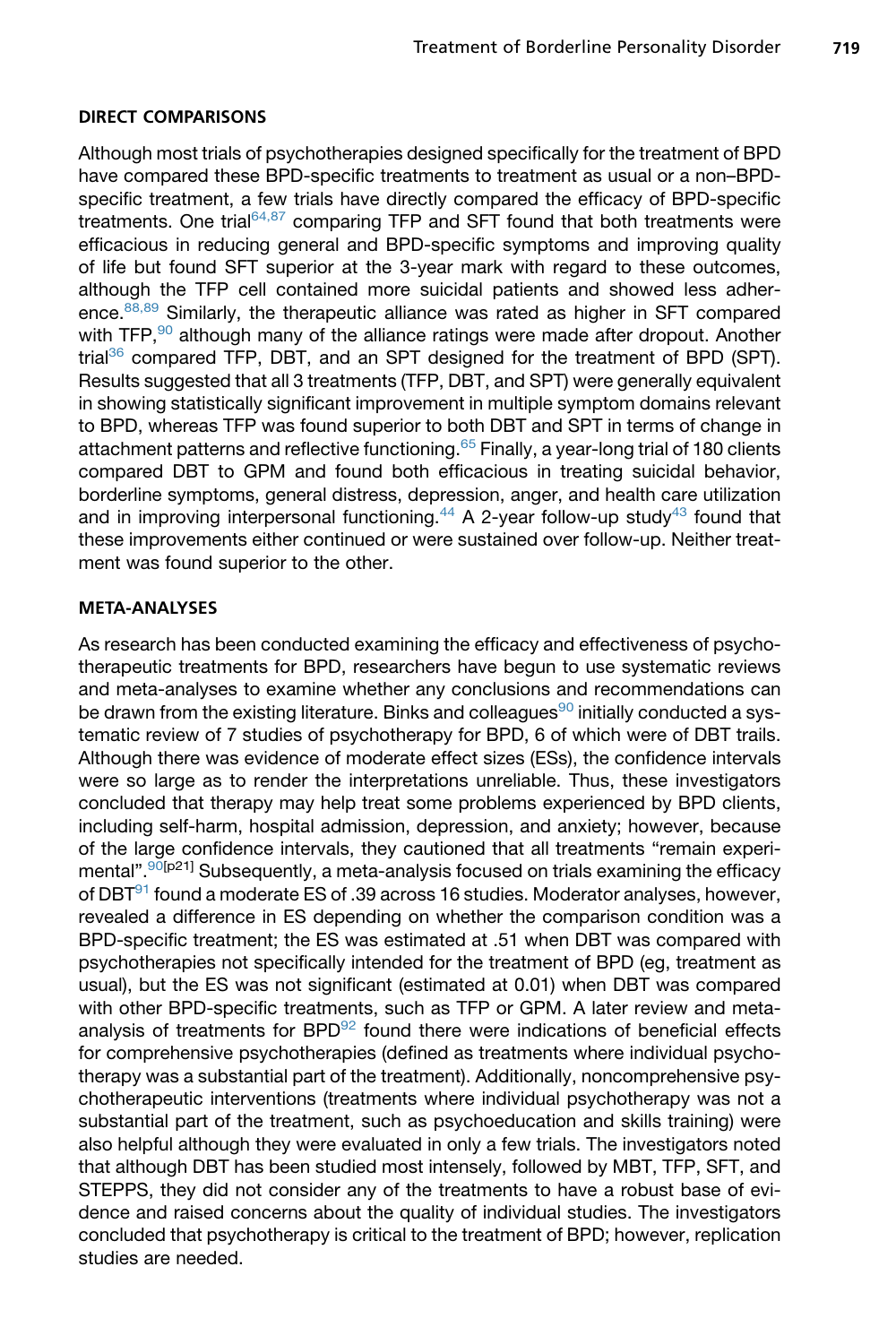More recently, Cristea and colleagues $93,94$  conducted a meta-analysis of 33 trials and more than 2000 clients. They found small-to-moderate ESs—ranging between .32 and .44—across types of psychotherapies and outcome variables. No difference was found between DBT and psychodynamic approaches. The investigators concluded that psychotherapy is effective for treating BPD symptoms but cautioned that effects were small, may be inflated by risk of bias and publication bias, and may not be stable at follow-up.

Levy and colleagues $95,96$  have also recently completed a comprehensive meta-analysis and metaregression examining treatment of BPD. Levy and colleagues<sup>[95](#page-17-0)</sup> undertook a different approach in that they gathered all studies of psychotherapy for BPD regardless of randomization. In total, they identified 73 unique studies that included more than 1700 patients. By including a wide range of studies with diverse methods, Levy and colleagues $95$  were able to examine methodological moderators in addition to study and patient moderators. Although the within-group effects were large  $(ES = .86)$ , the between-group effects were more moderate. Across all controlled studies, the  $ES = .36$ , translating into an effect of number needed to treat (NNT) of 8. Compared with TAU, however, the ES increased to 498 and the NNT became a more robust 5. Compared with wait-list controls, the  $ES = .646$ , and the NNT was 4. There were no differences between PDT and CBT treatments or between DBT and other treatments. There was no difference in independently and reliability-rated quality of studies between PDT and CBT. The only consistent moderators were methodological ones: in addition to control condition reported earlier, higher study quality led to weaker effects, dichotomous outcomes had larger effects, observer-rated outcomes had larger effects than self-report, nonblind raters had larger effects, and completer analyses showed larger effects.

## TREATMENT GUIDELINES

There are several treatment guidelines and reviews, including the Society of Clinical Psychology Committee<sup>[97](#page-17-0)</sup> on Science and Practice, the United Kingdom National Institute for Health and Care Excellence guidelines, $75$  the Cochrane Collaboration reviews, $54$  and the Netherlands Multidisciplinary Directive for Personality Disorders,  $98$ the National Health and Medical Research Council of the Australian Government Clin-ical Practice Guideline<sup>[99](#page-17-0)</sup> for the Management of Borderline Personality Disorder. These guidelines tend to be consistent in recommending the big five psychotherapies (DBT, MBT, TFP, SFT, and GPM) for treating BPD.

# EVIDENCE-BASED CONCLUSIONS

There are several treatment implications of this review. First, there are multiple treatments available to patients with BPD and the clinicians who treat them. Although these treatments derive out of different theoretic orientations and do have some differences, they all tend to be integrative, either explicitly or implicitly. Despite the use of different terms and jargon, there are more similarities across these treatments than is often recognized. This may be in large part given that these treatments are derived from similar clinical experiences in adapting to the challenge of treating clients with BPD, and treatments have been developed and refined in part based on knowledge derived from the broader literature on psychotherapy for BPD. All these treatments tend to be long term, with clinical trials lasting 12 months to 18 months and naturalistic treatment often lasting longer. All 3 include the provision of supervision and consultation for therapists (or intervision for more experienced therapists), with the explicit goal of protecting against therapist burnout, enactments, passivity, iatrogenic behaviors, and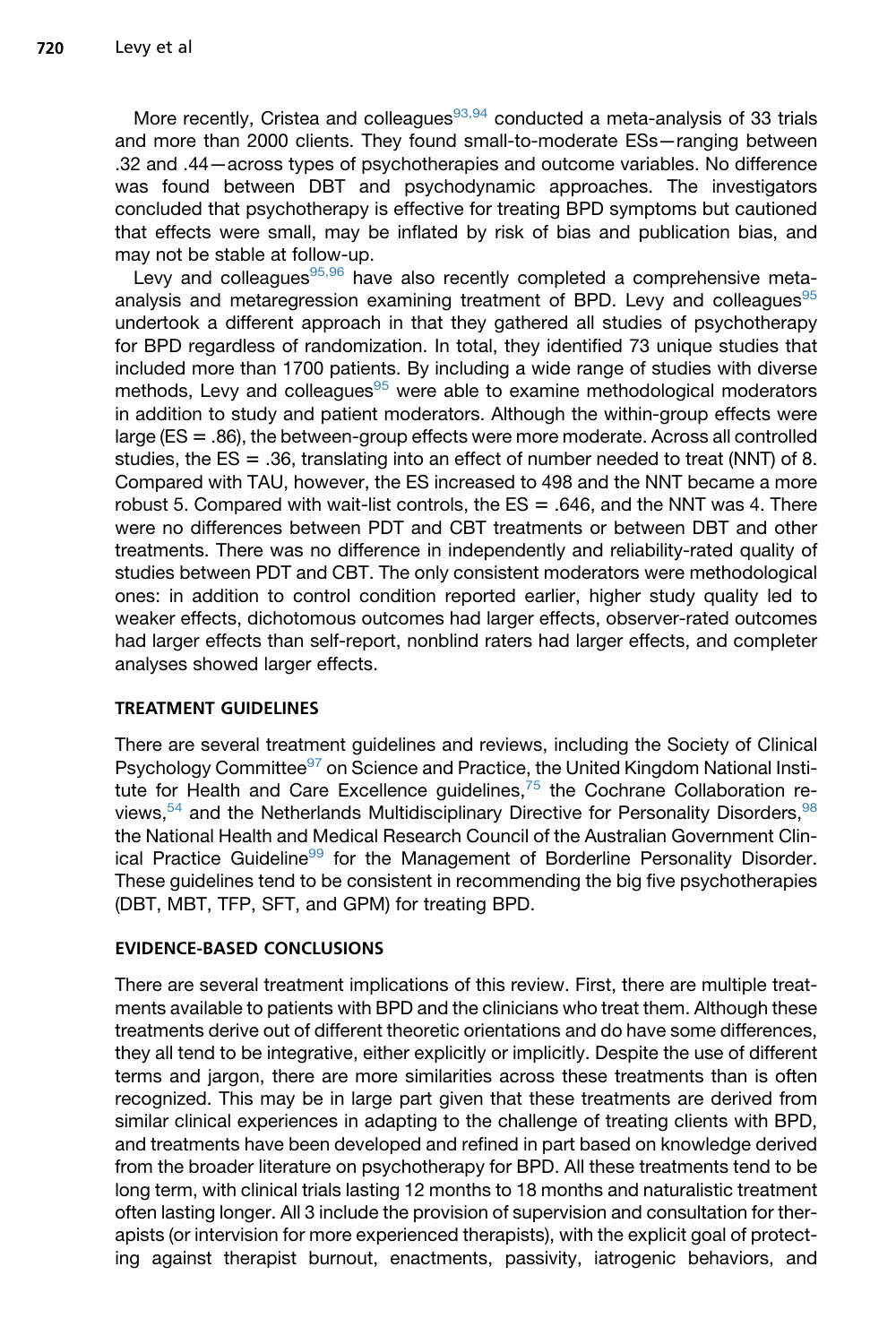colluding with clients' pathology. Similarly, to avoid splitting across providers, each treatment emphasizes integration of different services received by clients and communication among providers. Each treatment is based on a coherent and principle-based theoretic model that guides interventions and is presented to the client so that it makes sense to both the therapist and the client. Additionally, each of these treatments pays a great deal of attention to the structure and frame of therapy: the roles and responsibilities of both client and therapist are clearly established, a great deal of time is dedicated to discussing the treatment frame and addressing treatment-interfering behaviors, and there is a clear focus and set of priorities in treatment to guide the focus of individual sessions. In particular, all treatments involve a commitment to reduce self-destructive behaviors. In both TFP and DBT, there is an explicit focus on prioritizing, respectively, self-destructive behaviors, therapyinterfering behaviors, and behaviors that interfere with quality of life, including a detailed analysis of events when the client does engage in these behaviors. Further, although the reduction of self-destructive behavior is a top priority in each of these treatments, so too is comprehensive change above and beyond symptom reduction. MBT focuses on developing the capacity to mentalize that contributes to intraperseonal and interpersonal functioning, DBT builds toward a "life worth living," whereas TFP aims for clients to develop the capacity "to love and to work." Additionally, each of these treatments places a great deal of emphasis on the therapeutic relationship. Another commonality across these treatments is facilitating the client integrating disparate views, particularly in the context of intense affect, whether via dialectical thinking (DBT) or the exploration of possible alternative perspectives (TFP and MBT).

In these treatments, therapists to take an active role in treatment, adopt a nonjudgmental and flexible stance and to empathize with the client without reinforcing distortions in the perception of self or others. Many treatments for BPD use group therapy in addition to individual therapy: DBT includes skills groups, MBT has traditionally included group therapy, and STEPPS and emotion regulation group therapy are group psychotherapies for BPD. Other forms of treatment, such as dynamic deconstructive psychotherapy, may encourage but not require involvement in group psychotherapy. Additionally, there is a common focus on emotion regulation, views of self and other, and on addressing unintegrated or polarized mental states. The specific form this takes may differ by treatment; for instance, DBT focuses on dialectical thinking, TFP focuses on vacillations in object-relations dyads (affectively charged representations of self and other in relationship) and in integrating self and other representations, whereas SFT focuses on abrupt shifts between schema modes (thoughts, behaviors, and emotions that reflect the emotional/behavioral state of the person at any given moment). MBT emphasizes shifts in mentalizing from effective mentalizing process to nonmentalizing modes. Furthermore, there is a common focus on helping clients to link and integrate their emotions, thoughts, and behaviors. Finally, treatments for BPD generally include a focus on self-observation as well as considering alternative perspectives. Despite this evidence, at this point there are few prescriptive indicators suggested in the literature.

Second, there seem few reliable differences between these treatments when well delivered. In the absence of evidence supporting the superiority of one psychotherapy approach over another, an effective system of care for BPD should include multiple treatment options. Some clients have preferences for specific therapeutic models and this issue warrants consideration. Research on client preference indicates that preferences may have an impact on treatment engagement and the development of a positive therapeutic alliance<sup>[100–104](#page-17-0)</sup> and, therefore, client preferences for specific approaches may be relevant to treatment planning.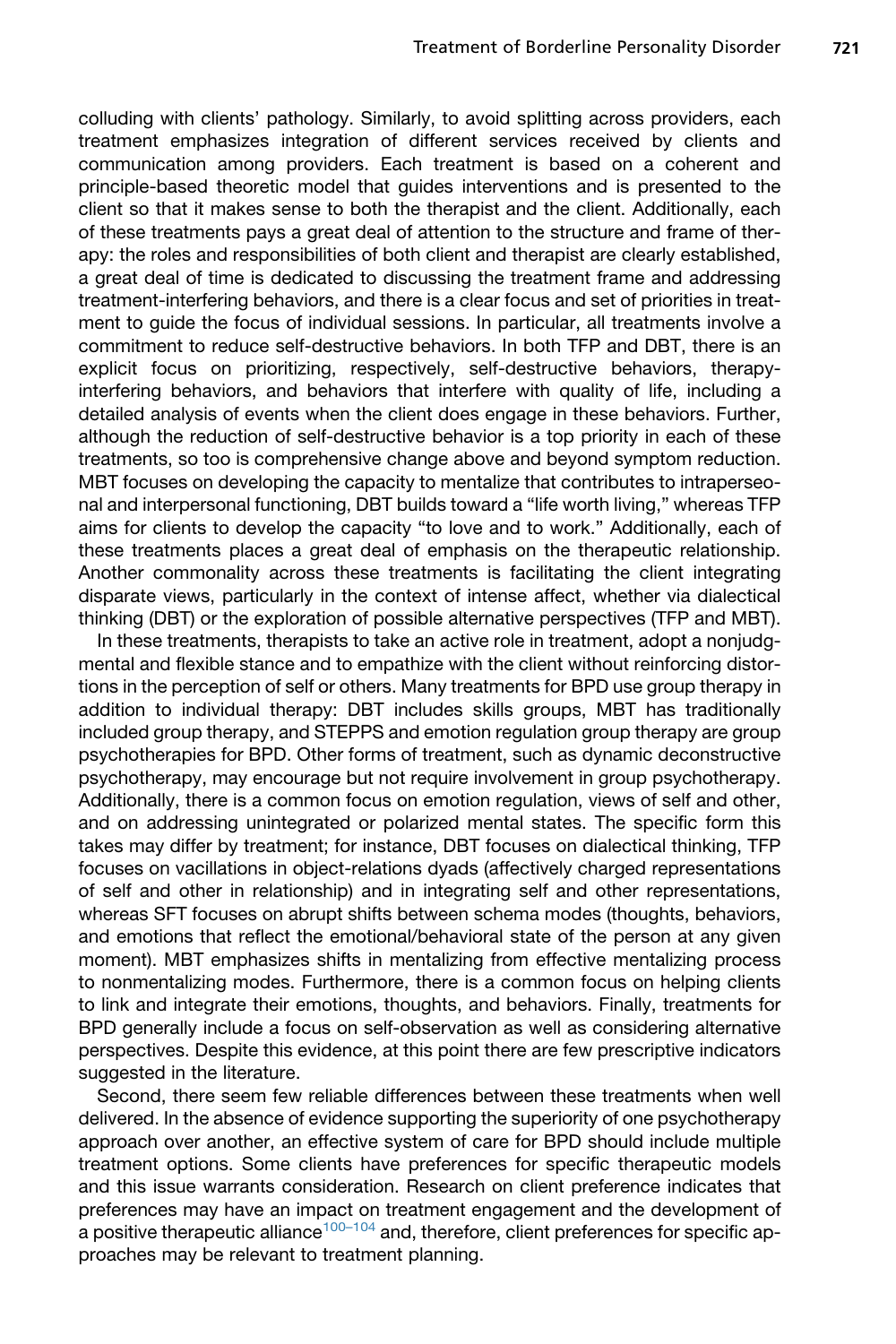<span id="page-11-0"></span>Additionally, BPD, like many other disorders, is heterogeneous. As such, it would be shortsighted to think that one treatment approach is best for all presentations. It is likely that some patients might do better in an MBT approach, others DBT, and still others in TFP. At this point, little is known about which type of borderline patients will do best in which specific treatments. Brief treatments and nonspecialty treatments, such as GPM, SCM, and step-down care, are an important part of a broader continuum of care and an alternative to evidence-based lengthy structured treatments. There is growing evidence for the efficacy of abbreviated and adjunctive treatments, such as DBT skills training, STEPPS, emotion regulation groups, and MOTR. Access to comprehensive, lengthy treatments is a global problem due to limited resources, a shortage of well-trained clinicians, and wait-lists. Because evidence-based comprehensive structured treatments for BPD can be costly and complex to deliver to all clients who need it, brief skills-based treatment models may play an important role. Brief interventions are more feasible to implement and disseminate, especially within poorly resourced health care contexts. Furthermore, brief treatments may be suitable for some clients, especially those with less severity and chronicity.

Nonetheless, many patients may desire or require more lengthy and intensive treatments. Given the relative equivalence of the various treatments, patient preferences, limited resources, and patient heterogeneity, it is important for communities to have more than one type of treatment available, most likely from different perspectives (eg, CBT vs PDT). Additionally, individual therapists and their patients may benefit from treaters knowing and having been trained in more than one type of treatment. Increasingly, training institutions and therapists are learning more than one modality. This allows them to integrate various aspects of the treatments, to sequence treatments, and to be responsive to patient needs.

In sum, there are several treatments available to the practicing clinician. The big five psychotherapies for treating BPD are

- 1. DBT
- 2. MBT
- 3. TFP
- 4. SFT
- 5. GPM (with PDT)

Outcome data, direct comparisons, and meta-analyses all suggest few reliable differences between these treatments and that no one treatment is more effective than the other. In addition, there are several adjunctive treatments (DBT skills group, STEPPS, and MOTR) that may be useful. Finally, there are several other treatments that show promise and warrant additional study.

Despite these conclusions, treatment research for BPD is relatively impoverished compared with other conditions. This relative lack of research has impeded the field. What is needed are large-scale, multisite studies that compare 2 active treatments with enhanced treatment as usual that allow making inferences about noninferiority and examine moderators.<sup>[105–107](#page-17-0)</sup> Studies selecting patients based on prescriptive in-dicators would be useful too and allow answering Gordon Paul's<sup>[78](#page-16-0)</sup> iconic question, What treatment, by whom, is most effective for this individual, with that specific problem, and under which set of circumstances?

#### **REFERENCES**

1. [American Psychiatric Association. Practice guideline for the treatment of pa](http://refhub.elsevier.com/S0193-953X(18)31140-7/sref1)[tients with borderline personality disorder. Am J Psychiatry 2001;158:1–52](http://refhub.elsevier.com/S0193-953X(18)31140-7/sref1).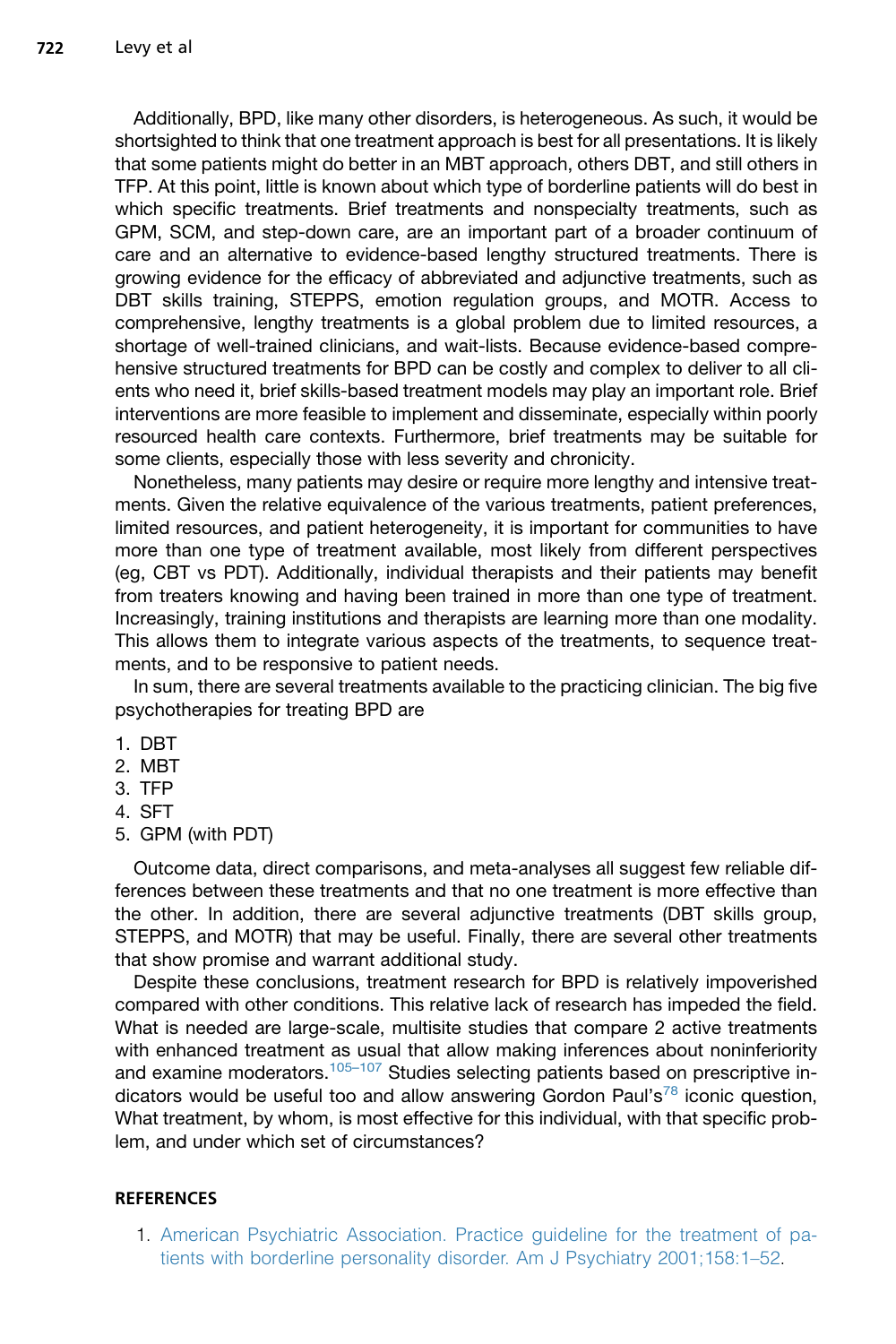- <span id="page-12-0"></span>2. [American Psychiatric Association. Diagnostic and statistical manual of mental](http://refhub.elsevier.com/S0193-953X(18)31140-7/sref2) [disorders. 5th edition. Washington, DC: American Psychiatric Association; 2013](http://refhub.elsevier.com/S0193-953X(18)31140-7/sref2).
- 3. [Grant BF, Chou SP, Goldstein RB, et al. Prevalence, correlates, disability, and](http://refhub.elsevier.com/S0193-953X(18)31140-7/sref3) [comorbidity of DSM-IV borderline personality disorder: results from the wave](http://refhub.elsevier.com/S0193-953X(18)31140-7/sref3) [2 national epidemiologic survey on alcohol and related conditions. J Clin Psychi](http://refhub.elsevier.com/S0193-953X(18)31140-7/sref3)[atry 2008;69\(4\):533–45.](http://refhub.elsevier.com/S0193-953X(18)31140-7/sref3)
- 4. [Zimmerman M, Rothschild L, Chelminski I. The prevalence of DSM-IV personal](http://refhub.elsevier.com/S0193-953X(18)31140-7/sref4)[ity disorders in psychiatric outpatients. Am J Psychiatry 2005;162\(10\):1911–8.](http://refhub.elsevier.com/S0193-953X(18)31140-7/sref4)
- 5. [Zanarini MC, Frankenburg FR, Hennen J, et al. Mental health service utilization](http://refhub.elsevier.com/S0193-953X(18)31140-7/sref5) [of borderline patients and Axis II comparison subjects followed prospectively for](http://refhub.elsevier.com/S0193-953X(18)31140-7/sref5) [six years. J Clin Psychiatry 2004;65\(1\):28–36](http://refhub.elsevier.com/S0193-953X(18)31140-7/sref5).
- 6. [Black DW, Blum N, Pfohl B, et al. Suicidal behavior in borderline personality dis](http://refhub.elsevier.com/S0193-953X(18)31140-7/sref6)[order: prevalence, risk factors, prediction and prevention. J Pers Disord 2004;](http://refhub.elsevier.com/S0193-953X(18)31140-7/sref6) [18\(3\):226–39](http://refhub.elsevier.com/S0193-953X(18)31140-7/sref6).
- 7. [Soloff PH, Lynch KG, Kelly TM. Childhood abuse as a risk factor for suicidal](http://refhub.elsevier.com/S0193-953X(18)31140-7/sref7) [behavior in borderline personality disorder. J Pers Disord 2002;16\(3\):201–14](http://refhub.elsevier.com/S0193-953X(18)31140-7/sref7).
- 8. [Pompili M, Girardi P, Ruberto A, et al. Suicide in borderline personality disorder:](http://refhub.elsevier.com/S0193-953X(18)31140-7/sref8) [a meta-analysis. Nord J Psychiatry 2005;59\(5\):319–24.](http://refhub.elsevier.com/S0193-953X(18)31140-7/sref8)
- 9. [Pos AE, Greenberg LS. Emotion-focused therapy: the transforming power of](http://refhub.elsevier.com/S0193-953X(18)31140-7/sref9) [affect. J Contemp Psychother 2007;37\(1\):25–31](http://refhub.elsevier.com/S0193-953X(18)31140-7/sref9).
- 10. [Yeomans FE, John FC, Levy KN. Psychodynamic psychotherapies. In:](http://refhub.elsevier.com/S0193-953X(18)31140-7/sref10) [Oldham JM, Skodol AE, Bender DS, editors. Textbook of personality disorders.](http://refhub.elsevier.com/S0193-953X(18)31140-7/sref10) [Arlington \(VA\): American Psychiatric Publishing; 2005. p. 275–88](http://refhub.elsevier.com/S0193-953X(18)31140-7/sref10).
- 11. [Linehan MM. Cognitive behavioural treatment of borderline personality disorder.](http://refhub.elsevier.com/S0193-953X(18)31140-7/sref11) [New York: Guilford Press; 1993.](http://refhub.elsevier.com/S0193-953X(18)31140-7/sref11)
- 12. [Young JE, Klosko J, Weishaar ME. Schema therapy: a practitioner's guide. New](http://refhub.elsevier.com/S0193-953X(18)31140-7/sref12) [York: Guilford Press; 2003.](http://refhub.elsevier.com/S0193-953X(18)31140-7/sref12)
- 13. [Beck AT, Freeman A. Associates. Cognitive therapy of personality disorders.](http://refhub.elsevier.com/S0193-953X(18)31140-7/sref111) [New York: Guilford Press; 1990.](http://refhub.elsevier.com/S0193-953X(18)31140-7/sref111)
- 14. [Blum N, Pfohl B, John DS, et al. STEPPS: a cognitive-behavioral systems-based](http://refhub.elsevier.com/S0193-953X(18)31140-7/sref13) [group treatment for outpatients with borderline personality disorder–a prelimi](http://refhub.elsevier.com/S0193-953X(18)31140-7/sref13)[nary report. Compr Psychiatry 2002;43\(4\):301–10](http://refhub.elsevier.com/S0193-953X(18)31140-7/sref13).
- 15. [Gratz KL, Gunderson. Extending research on the utility of an adjunctive emotion](http://refhub.elsevier.com/S0193-953X(18)31140-7/sref14) [regulation group therapy for deliberate self-harm among women with borderline](http://refhub.elsevier.com/S0193-953X(18)31140-7/sref14) [personality pathology. Personal Disord 2006;2\(4\):316–26.](http://refhub.elsevier.com/S0193-953X(18)31140-7/sref14)
- 16. [Gregory RJ, Chlebowski S, Kang D, et al. A controlled trial of psychodynamic](http://refhub.elsevier.com/S0193-953X(18)31140-7/sref15) [psychotherapy for co-occurring borderline personality disorder and alcohol](http://refhub.elsevier.com/S0193-953X(18)31140-7/sref15) [use disorder. Psychotherapy \(Chic\) 2008;45\(1\):28–41.](http://refhub.elsevier.com/S0193-953X(18)31140-7/sref15)
- 17. [Gross R, Olfson M, Gameroff M, et al. Borderline personality disorder in primary](http://refhub.elsevier.com/S0193-953X(18)31140-7/sref16) [care. Arch Intern Med 2002;162\(1\):53–60](http://refhub.elsevier.com/S0193-953X(18)31140-7/sref16).
- 18. [Kramer AD, Guillory JE, Hancock JT. Experimental evidence of massive-scale](http://refhub.elsevier.com/S0193-953X(18)31140-7/sref17) [emotion contagion through social networks. Proc Natl Acad Sci U S A 2014;](http://refhub.elsevier.com/S0193-953X(18)31140-7/sref17) [111\(24\):8788–90](http://refhub.elsevier.com/S0193-953X(18)31140-7/sref17).
- 19. [Bateman AW, Fonagy P. Mentalization-based treatment of BPD. J Pers Disord](http://refhub.elsevier.com/S0193-953X(18)31140-7/sref18) [2004;18\(1\):36–51.](http://refhub.elsevier.com/S0193-953X(18)31140-7/sref18)
- 20. [Clarkin JF, Yeomans FE, Kernberg OF. Psychotherapy for borderline personality:](http://refhub.elsevier.com/S0193-953X(18)31140-7/sref19) [focusing on object relations. Washington, DC: American Psychiatric Press; 2006](http://refhub.elsevier.com/S0193-953X(18)31140-7/sref19).
- 21. [Comtois KA, Elwood L, Holdcraft LC, et al. Effectiveness of dialectical behaviour](http://refhub.elsevier.com/S0193-953X(18)31140-7/sref20) [therapy in a community mental health center. Cogn Behav Pract 2007;14\(4\):](http://refhub.elsevier.com/S0193-953X(18)31140-7/sref20) [406–14.](http://refhub.elsevier.com/S0193-953X(18)31140-7/sref20)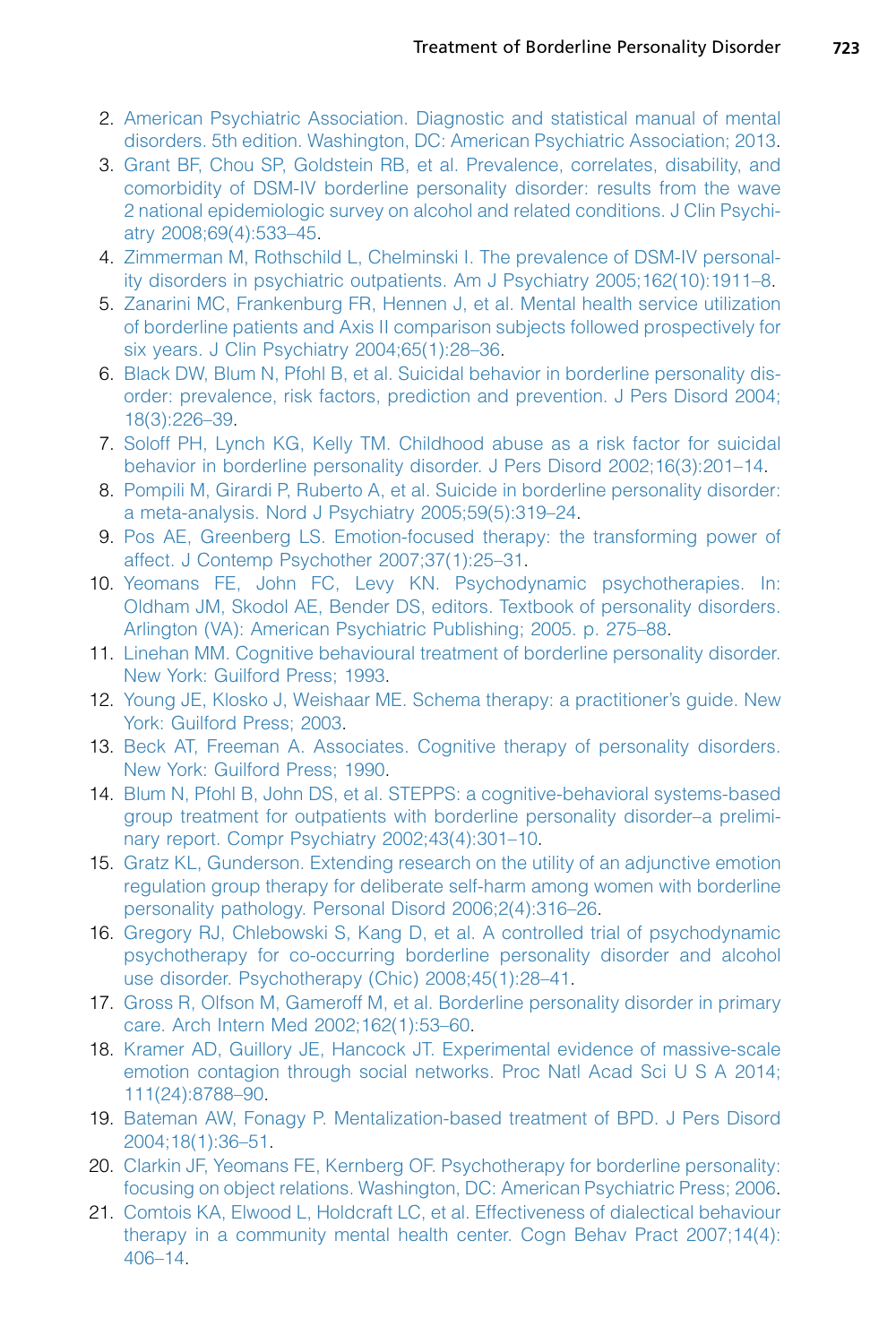- <span id="page-13-0"></span>22. [Comtois KA, Russo J, Snowden M, et al. Factors associated with high use of](http://refhub.elsevier.com/S0193-953X(18)31140-7/sref21) [public mental health services by persons with borderline personality disorder.](http://refhub.elsevier.com/S0193-953X(18)31140-7/sref21) [Psychiatr Serv 2003;54\(8\):1149–54.](http://refhub.elsevier.com/S0193-953X(18)31140-7/sref21)
- 23. [Gregory RJ, Remen AL. A manual-based psychodynamic therapy for treatment](http://refhub.elsevier.com/S0193-953X(18)31140-7/sref22)[resistant borderline personality disorder. Psychotherapy 2008;45:15–27.](http://refhub.elsevier.com/S0193-953X(18)31140-7/sref22)
- 24. [Kernberg OF. Severe personality disorders: psychotherapeutic strategies. New](http://refhub.elsevier.com/S0193-953X(18)31140-7/sref108) [Haven, CT: Yale University Press; 1984](http://refhub.elsevier.com/S0193-953X(18)31140-7/sref108).
- 25. [Kernberg OF. Summary and conclusions of psychotherapy and psychoanalysis:](http://refhub.elsevier.com/S0193-953X(18)31140-7/sref23) [final report of the Menninger Foundation's psychotherapy research project. Int J](http://refhub.elsevier.com/S0193-953X(18)31140-7/sref23) [Psychiatry 1973;11\(1\):62–77.](http://refhub.elsevier.com/S0193-953X(18)31140-7/sref23)
- 26. [Carter GL, Willcox CH, Lewin TJ, et al. Hunter DBT project: Randomized](http://refhub.elsevier.com/S0193-953X(18)31140-7/sref24) [controlled trial of dialectical behaviour therapy in women with borderline person](http://refhub.elsevier.com/S0193-953X(18)31140-7/sref24)[ality disorder. Aust N Z J Psychiatry 2010;44\(2\):162–73.](http://refhub.elsevier.com/S0193-953X(18)31140-7/sref24)
- 27. [Koons CR, Robin CJ, Tweed LJ, et al. Efficacy of dialectical behavior therapy in](http://refhub.elsevier.com/S0193-953X(18)31140-7/sref25) [women veterans with borderline personality disorder. Behav Ther 2001;32\(2\):](http://refhub.elsevier.com/S0193-953X(18)31140-7/sref25) [371–90.](http://refhub.elsevier.com/S0193-953X(18)31140-7/sref25)
- 28. [Linehan MM. Cognitive-behavioral treatment of chronically parasuicidal border](http://refhub.elsevier.com/S0193-953X(18)31140-7/sref26)[line patients. Arch Gen Psychiatry 1991;48\(12\):1060.](http://refhub.elsevier.com/S0193-953X(18)31140-7/sref26)
- 29. [Linehan MM, Schmidt H, Dimeff LA, et al. Dialectical behavior therapy for pa](http://refhub.elsevier.com/S0193-953X(18)31140-7/sref27)[tients with borderline personality disorder and drug-dependence. Am J Addict](http://refhub.elsevier.com/S0193-953X(18)31140-7/sref27) [1999;8\(4\):279–92](http://refhub.elsevier.com/S0193-953X(18)31140-7/sref27).
- 30. [Priebe S, Bhatti N, Bremner K, et al. Effectiveness and cost-effectiveness of dia](http://refhub.elsevier.com/S0193-953X(18)31140-7/sref28)[lectical behaviour therapy for self-harming patients with personality disorder: a](http://refhub.elsevier.com/S0193-953X(18)31140-7/sref28) [pragmatic randomised controlled trial. Psychother Psychosom 2012;81\(6\):](http://refhub.elsevier.com/S0193-953X(18)31140-7/sref28) [356–65.](http://refhub.elsevier.com/S0193-953X(18)31140-7/sref28)
- 31. [Verheul R, Van Den Bosch LM, Koeter MW, et al. Dialectical behaviour therapy](http://refhub.elsevier.com/S0193-953X(18)31140-7/sref29) [for women with borderline personality disorder: 12-month, randomised clinical](http://refhub.elsevier.com/S0193-953X(18)31140-7/sref29) [trial in The Netherlands. Br J Psychiatry 2003;182\(2\):135–40](http://refhub.elsevier.com/S0193-953X(18)31140-7/sref29).
- 32. [Sachse S, Keville S, Feigenbaum J. A feasibility study of mindfulness-based](http://refhub.elsevier.com/S0193-953X(18)31140-7/sref30) [cognitive therapy for individuals with borderline personality disorder. Psychol](http://refhub.elsevier.com/S0193-953X(18)31140-7/sref30) [Psychother 2011;84\(2\):184–200.](http://refhub.elsevier.com/S0193-953X(18)31140-7/sref30)
- 33. [Andreasson K, Krogh J, Wenneberg C, et al. Effectiveness of dialectical](http://refhub.elsevier.com/S0193-953X(18)31140-7/sref31) [behavior therapy versus collaborative assessment and management of suicidal](http://refhub.elsevier.com/S0193-953X(18)31140-7/sref31)[ity treatment for reduction of self-harm in adults with borderline personality traits](http://refhub.elsevier.com/S0193-953X(18)31140-7/sref31) [and disorder: a randomized observer-blinded clinical trial. Depress Anxiety](http://refhub.elsevier.com/S0193-953X(18)31140-7/sref31) [2016;33\(6\):520–30](http://refhub.elsevier.com/S0193-953X(18)31140-7/sref31).
- 34. Andrews HE, Hulbert C, Cotton SM, et al. Relationships between the frequency and severity of non-suicidal self-injury and suicide attempts in youth with borderline personality disorder. Early Interv Psychiatry 2017;1–8. [https://doi.org/10.](https://doi.org/10.1111/eip.12461) [1111/eip.12461](https://doi.org/10.1111/eip.12461).
- 35. [Ansell EB, Sanislow CA, McGlashan TH, et al. Psychosocial impairment and](http://refhub.elsevier.com/S0193-953X(18)31140-7/sref33) [treatment utilization by patients with borderline personality disorder, other per](http://refhub.elsevier.com/S0193-953X(18)31140-7/sref33)[sonality disorders, mood and anxiety disorders, and a healthy comparison](http://refhub.elsevier.com/S0193-953X(18)31140-7/sref33) [group. Compr Psychiatry 2007;48\(4\):329–36](http://refhub.elsevier.com/S0193-953X(18)31140-7/sref33).
- 36. [Clarkin JF, Levy KN, Lenzenweger MF, et al. Evaluating three treatments for](http://refhub.elsevier.com/S0193-953X(18)31140-7/sref34) [borderline personality disorder: a multiwave study. Am J Psychiatry 2007;](http://refhub.elsevier.com/S0193-953X(18)31140-7/sref34) [164\(6\):922–8.](http://refhub.elsevier.com/S0193-953X(18)31140-7/sref34)
- 37. [Clarkin JF, Levy KN, Lenzenweger MF, et al. The personality disorders institute/](http://refhub.elsevier.com/S0193-953X(18)31140-7/sref35) [borderline personality disorder research foundation randomized control trial for](http://refhub.elsevier.com/S0193-953X(18)31140-7/sref35) [borderline personality disorder: rationale, methods, and patient characteristics.](http://refhub.elsevier.com/S0193-953X(18)31140-7/sref35) [J Pers Disord 2004;18\(1\):52–72.](http://refhub.elsevier.com/S0193-953X(18)31140-7/sref35)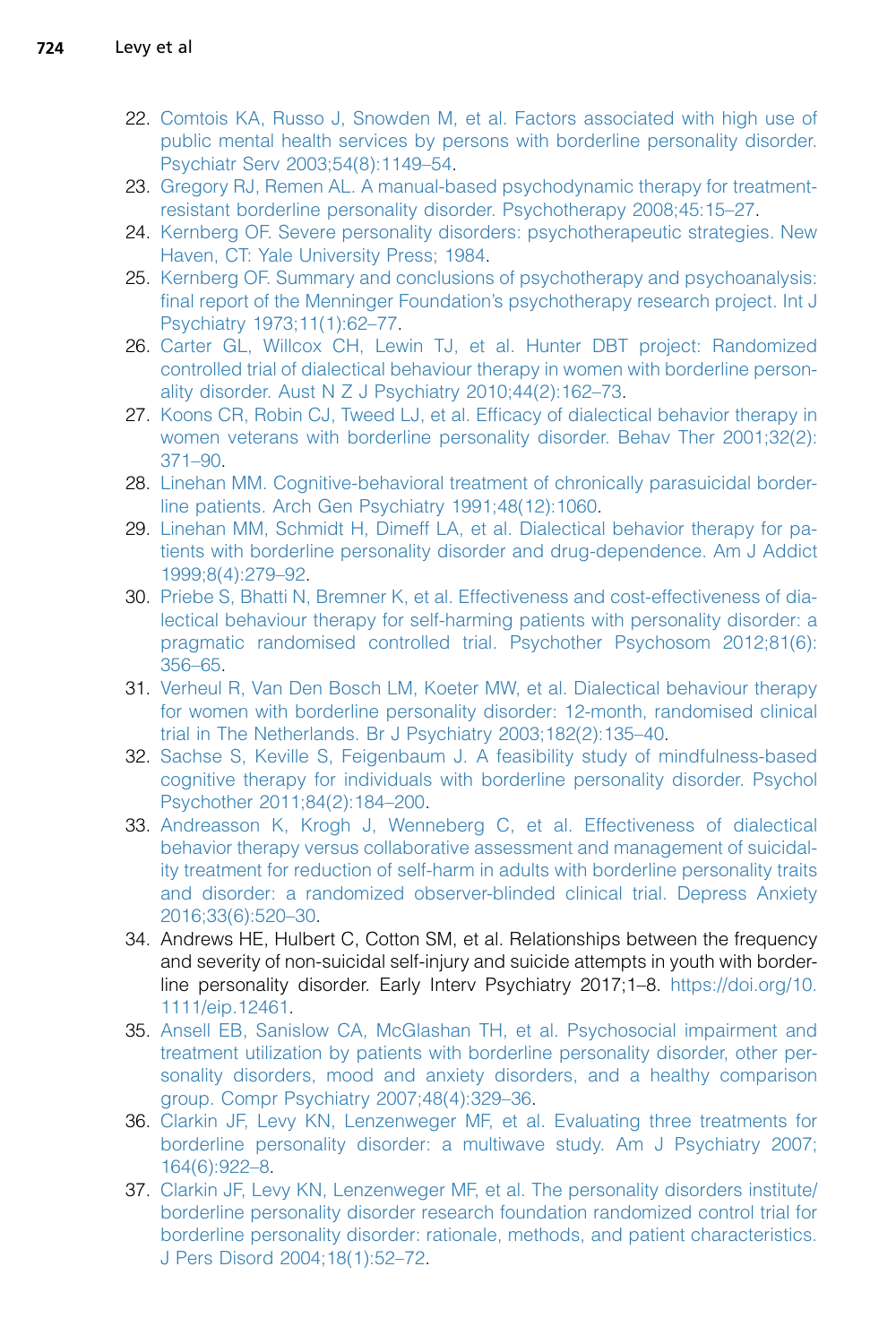- <span id="page-14-0"></span>38. [Harned MS, Korslund KE, Linehan MM. A pilot randomized controlled trial of dia](http://refhub.elsevier.com/S0193-953X(18)31140-7/sref36)[lectical behavior therapy with and without the dialectical behavior therapy pro](http://refhub.elsevier.com/S0193-953X(18)31140-7/sref36)[longed exposure protocol for suicidal and self-injuring women with borderline](http://refhub.elsevier.com/S0193-953X(18)31140-7/sref36) [personality disorder and PTSD. Behav Res Ther 2014;55:7–17.](http://refhub.elsevier.com/S0193-953X(18)31140-7/sref36)
- 39. [Linehan MM, Comtois KA, Murray AM, et al. Two-year randomized controlled](http://refhub.elsevier.com/S0193-953X(18)31140-7/sref37) [trial and follow-up of dialectical behavior therapy vs therapy by experts for sui](http://refhub.elsevier.com/S0193-953X(18)31140-7/sref37)[cidal behaviors and borderline personality disorder. Arch Gen Psychiatry 2006;](http://refhub.elsevier.com/S0193-953X(18)31140-7/sref37) [63\(7\):757–66](http://refhub.elsevier.com/S0193-953X(18)31140-7/sref37).
- 40. [Linehan MM, Korslund KE, Harned MS, et al. Dialectical behavior therapy for](http://refhub.elsevier.com/S0193-953X(18)31140-7/sref38) [high suicide risk in individuals with borderline personality disorder: a random](http://refhub.elsevier.com/S0193-953X(18)31140-7/sref38)[ized clinical trial and component analysis. JAMA Psychiatry 2015;72\(5\):475.](http://refhub.elsevier.com/S0193-953X(18)31140-7/sref38)
- 41. [Linehan MM, Korslund KE, Harned MS, et al. Faculty of 1000 evaluation for dia](http://refhub.elsevier.com/S0193-953X(18)31140-7/sref39)[lectical behavior therapy for high suicide risk in individuals with borderline per](http://refhub.elsevier.com/S0193-953X(18)31140-7/sref39)[sonality disorder: a randomized clinical trial and component analysis. JAMA](http://refhub.elsevier.com/S0193-953X(18)31140-7/sref39) [Psychiatry 2015;72\(5\):475.](http://refhub.elsevier.com/S0193-953X(18)31140-7/sref39)
- 42. [Linehan MM, Dimeff LA, Reynolds SK, et al. Dialectical behavior therapy versus](http://refhub.elsevier.com/S0193-953X(18)31140-7/sref40) [comprehensive validation therapy plus 12-step for the treatment of opioid](http://refhub.elsevier.com/S0193-953X(18)31140-7/sref40) [dependent women meeting criteria for borderline personality disorder. Drug](http://refhub.elsevier.com/S0193-953X(18)31140-7/sref40) [Alcohol Depend 2002;67\(1\):13–26.](http://refhub.elsevier.com/S0193-953X(18)31140-7/sref40)
- 43. [McMain SF, Guimond T, Streiner DL, et al. Dialectical behavior therapy](http://refhub.elsevier.com/S0193-953X(18)31140-7/sref41) [compared with general psychiatric management for borderline personality dis](http://refhub.elsevier.com/S0193-953X(18)31140-7/sref41)[order: clinical outcomes and functioning over a 2-year follow-up. Am J Psychi](http://refhub.elsevier.com/S0193-953X(18)31140-7/sref41)[atry 2012;169\(6\):650–61.](http://refhub.elsevier.com/S0193-953X(18)31140-7/sref41)
- 44. [McMain SF, Links PS, Gnam WH, et al. A randomized trial of dialectical behavior](http://refhub.elsevier.com/S0193-953X(18)31140-7/sref42) [therapy versus general psychiatric management for borderline personality dis](http://refhub.elsevier.com/S0193-953X(18)31140-7/sref42)[order. Am J Psychiatry 2009;166\(12\):1365–74.](http://refhub.elsevier.com/S0193-953X(18)31140-7/sref42)
- 45. [Turner RM. Naturalistic evaluation of dialectical behavior therapy-oriented treat](http://refhub.elsevier.com/S0193-953X(18)31140-7/sref43)[ment for borderline personality disorder. Cogn Behav Pract 2000;7\(4\):413–9](http://refhub.elsevier.com/S0193-953X(18)31140-7/sref43).
- 46. [Soler J, Pascual JC, Tiana T, et al. Dialectical behaviour therapy skills training](http://refhub.elsevier.com/S0193-953X(18)31140-7/sref44) [compared to standard group therapy in borderline personality disorder: a](http://refhub.elsevier.com/S0193-953X(18)31140-7/sref44) [3-month randomised controlled clinical trial. Behav Res Ther 2009;47\(5\):353–8](http://refhub.elsevier.com/S0193-953X(18)31140-7/sref44).
- 47. [McMain SF, Guimond T, Barnhart R, et al. A randomized trial of brief dialectical](http://refhub.elsevier.com/S0193-953X(18)31140-7/sref45) [behaviour therapy skills training in suicidal patients suffering from borderline](http://refhub.elsevier.com/S0193-953X(18)31140-7/sref45) [disorder. Acta Psychiatri Scand 2017;135\(2\):138–48.](http://refhub.elsevier.com/S0193-953X(18)31140-7/sref45)
- 48. [National Health and Medical Research Council. Clinical practice guideline for](http://refhub.elsevier.com/S0193-953X(18)31140-7/sref46) [the management of borderline personality disorder. Melbourne \(Australia\): Na](http://refhub.elsevier.com/S0193-953X(18)31140-7/sref46)[tional Health and Medical Research Council; 2012](http://refhub.elsevier.com/S0193-953X(18)31140-7/sref46).
- 49. National Institute for Health and Care Excellence. Personality disorders: borderline and antisocial. England (United Kingdom): Quality Standard QS88; 2015. Available at: [https://wwwniceorguk/guidance/qs88.](https://wwwniceorguk/guidance/qs88)
- 50. [Bateman AW, Fonagy P. Effectiveness of partial hospitalization in the treatment](http://refhub.elsevier.com/S0193-953X(18)31140-7/sref48) [of borderline personality disorder: a randomized controlled trial. Am J Psychia](http://refhub.elsevier.com/S0193-953X(18)31140-7/sref48)[try 1999;156\(10\):1563–9.](http://refhub.elsevier.com/S0193-953X(18)31140-7/sref48)
- 51. [Bateman AW, Fonagy P. Treatment of borderline personality disorder with psy](http://refhub.elsevier.com/S0193-953X(18)31140-7/sref49)[choanalytically oriented partial hospitalization: an 18-month follow-up. Am J Psy](http://refhub.elsevier.com/S0193-953X(18)31140-7/sref49)[chiatry 2001;158\(1\):36–42.](http://refhub.elsevier.com/S0193-953X(18)31140-7/sref49)
- 52. [Bateman AW, Fonagy P. Health service utilization costs for borderline personality](http://refhub.elsevier.com/S0193-953X(18)31140-7/sref50) [disorder patients treated with psychoanalytically oriented partial hospitalization](http://refhub.elsevier.com/S0193-953X(18)31140-7/sref50) [versus general psychiatric care. Am J Psychiatry 2003;160\(1\):169–71](http://refhub.elsevier.com/S0193-953X(18)31140-7/sref50).
- 53. [Bateman AW, Fonagy P. Mentalization based treatment for borderline personal](http://refhub.elsevier.com/S0193-953X(18)31140-7/sref51)[ity disorder. World Psychiatry 2010;9\(1\):11–5](http://refhub.elsevier.com/S0193-953X(18)31140-7/sref51).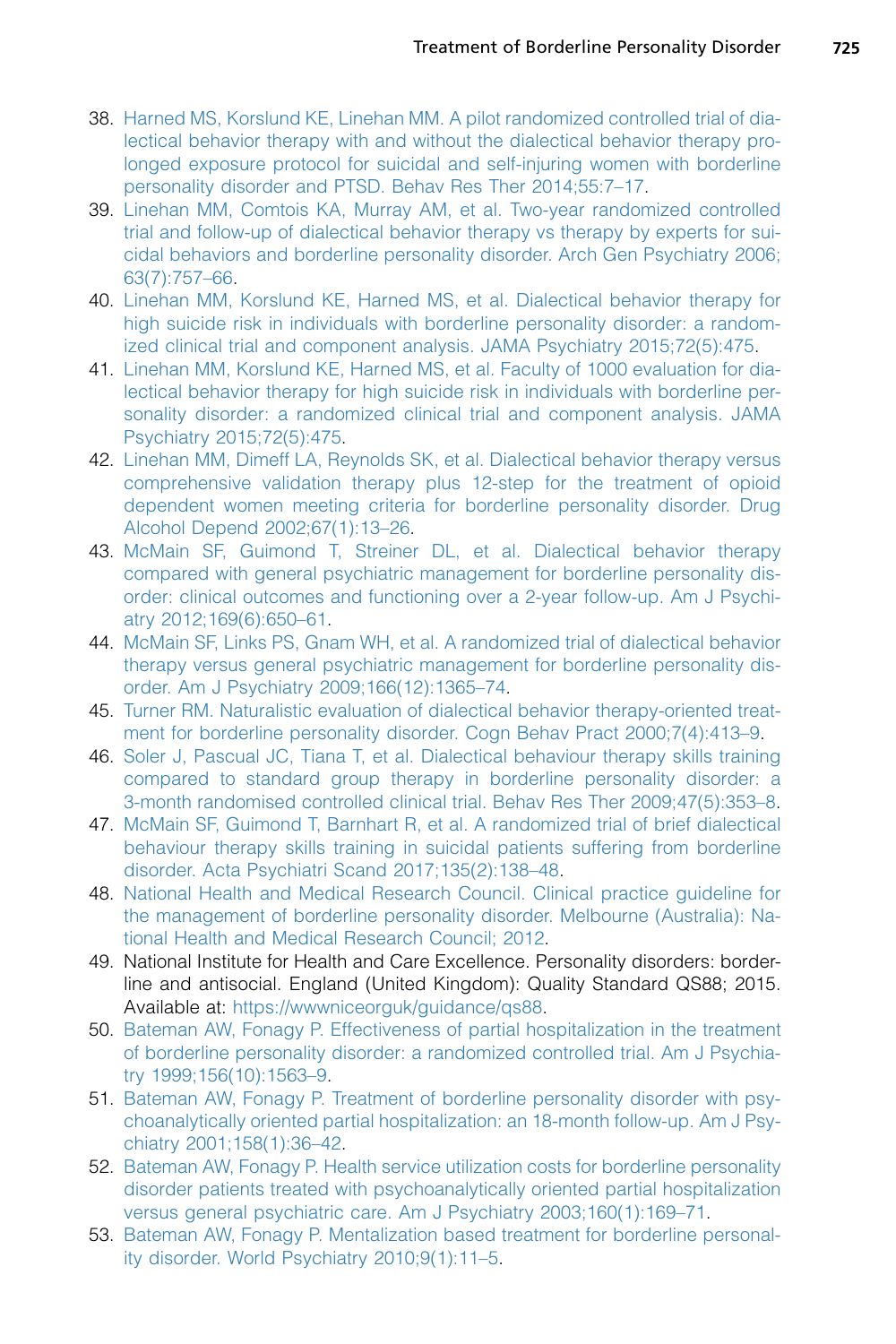- <span id="page-15-0"></span>54. [Bateman AW, Krawitz R. Borderline personality disorder: an evidence-based](http://refhub.elsevier.com/S0193-953X(18)31140-7/sref52) [guide for generalist mental health professionals. Oxford \(United Kingdom\): Ox](http://refhub.elsevier.com/S0193-953X(18)31140-7/sref52)[ford University Press; 2013](http://refhub.elsevier.com/S0193-953X(18)31140-7/sref52).
- 55. [Bender DS, Dolan RT, Skodol AE, et al. Treatment utilization by patients with per](http://refhub.elsevier.com/S0193-953X(18)31140-7/sref53)[sonality disorders. Am J Psychiatry 2001;158\(2\):295–302.](http://refhub.elsevier.com/S0193-953X(18)31140-7/sref53)
- 56. [Binks C, Fenton M, McCarthy L, et al. Psychological therapies for people with](http://refhub.elsevier.com/S0193-953X(18)31140-7/sref54) [borderline personality disorder \(Review\). Cochrane Database Syst Rev](http://refhub.elsevier.com/S0193-953X(18)31140-7/sref54) [2006;\(8\):CD005652.](http://refhub.elsevier.com/S0193-953X(18)31140-7/sref54)
- 57. Binks C, Fenton M, McCarthy L, et al. Psychological therapies for people with borderline personality disorder (Review). Cochrane Database of Systematic Reviews. Chichester, UK: John Wiley & Sons. 2006. [https://doi.org/10.1002/](https://doi.org/10.1002/14651858.CD005652) [14651858.CD005652](https://doi.org/10.1002/14651858.CD005652).
- 58. [Bateman AW, Fonagy P. 8-year follow-up of patients treated for borderline per](http://refhub.elsevier.com/S0193-953X(18)31140-7/sref56)[sonality disorder: Mentalization-based treatment versus treatment as usual. Am](http://refhub.elsevier.com/S0193-953X(18)31140-7/sref56) [J Psychiatry 2008;165\(5\):631–8](http://refhub.elsevier.com/S0193-953X(18)31140-7/sref56).
- 59. [Bateman A, Fonagy P. Randomized controlled trial of outpatient mentalization](http://refhub.elsevier.com/S0193-953X(18)31140-7/sref57)[based treatment versus structured clinical management for borderline person](http://refhub.elsevier.com/S0193-953X(18)31140-7/sref57)[ality disorder. Am J Psychiatry 2009;166\(12\):1355–64](http://refhub.elsevier.com/S0193-953X(18)31140-7/sref57).
- 60. [Bateman AW, Fonagy P. Mentalization based treatment for personality disorders:](http://refhub.elsevier.com/S0193-953X(18)31140-7/sref58) [a practical guide. Oxford \(United Kingdom\): Oxford University Press; 2016.](http://refhub.elsevier.com/S0193-953X(18)31140-7/sref58)
- 61. [Jorgensen CR, Freund C, Boye R, et al. Outcome of mentalization based and](http://refhub.elsevier.com/S0193-953X(18)31140-7/sref59) [supportive psychotherapy in patients with borderline personality disorder: a](http://refhub.elsevier.com/S0193-953X(18)31140-7/sref59) [randomised controlled trial. Acta Psychiatr Scand 2013;127\(4\):305–17](http://refhub.elsevier.com/S0193-953X(18)31140-7/sref59).
- 62. [Jorgensen CR, Kjolbye M, Freund C, et al. Level of functioning in patients with](http://refhub.elsevier.com/S0193-953X(18)31140-7/sref60) [borderline personality disorder. The Risskov-I study. Nord Psychol 2009;61\(1\):](http://refhub.elsevier.com/S0193-953X(18)31140-7/sref60) [42–60.](http://refhub.elsevier.com/S0193-953X(18)31140-7/sref60)
- 63. [Rossouw T, Fonagy P. Mentalization-based treatment for self-harm in adoles](http://refhub.elsevier.com/S0193-953X(18)31140-7/sref61)[cents: a randomized controlled trial. J Am Acad Child Adolesc Psychiatry](http://refhub.elsevier.com/S0193-953X(18)31140-7/sref61) [2012;51:1304–13](http://refhub.elsevier.com/S0193-953X(18)31140-7/sref61).
- 64. [Giesen-Bloo J, van Dyck R, Spinhoven P, et al. Outpatient psychotherapy for](http://refhub.elsevier.com/S0193-953X(18)31140-7/sref62) [borderline personality disorder: randomized trial of schema-focused therapy](http://refhub.elsevier.com/S0193-953X(18)31140-7/sref62) [vs transference-focused psychotherapy. Arch Gen Psychiatry 2006;63\(6\):](http://refhub.elsevier.com/S0193-953X(18)31140-7/sref62) [649–58.](http://refhub.elsevier.com/S0193-953X(18)31140-7/sref62)
- 65. [Levy KN, Meehan KB, Kelly KM, et al. Change in attachment patterns and](http://refhub.elsevier.com/S0193-953X(18)31140-7/sref63) [reflective function in a randomized control trial of transference-focused psycho](http://refhub.elsevier.com/S0193-953X(18)31140-7/sref63)[therapy for borderline personality disorder. J Consult Clin Psychol 2006;74:](http://refhub.elsevier.com/S0193-953X(18)31140-7/sref63) [1027–40](http://refhub.elsevier.com/S0193-953X(18)31140-7/sref63).
- 66. Doering S, Hörz S, Rentrop M, et al. Transference-focused psychotherapy v. [treatment by community psychotherapists for borderline personality disorder:](http://refhub.elsevier.com/S0193-953X(18)31140-7/sref64) [Randomised controlled trial. Br J Psychiatry 2010;196\(5\):389–95](http://refhub.elsevier.com/S0193-953X(18)31140-7/sref64).
- 67. [Feigenbaum JD, Fonagy P, Pilling S, et al. A real-world study of the effectiveness](http://refhub.elsevier.com/S0193-953X(18)31140-7/sref65) [of DBT in the UK National Health Service. Br J Clin Psychol 2012;51\(2\):121–41.](http://refhub.elsevier.com/S0193-953X(18)31140-7/sref65)
- 68. [Gunderson JG, Links PS. Borderline personality disorder: a clinical guide.](http://refhub.elsevier.com/S0193-953X(18)31140-7/sref66) [Washington, DC: American Psychiatric Publishing; 2008](http://refhub.elsevier.com/S0193-953X(18)31140-7/sref66).
- 69. Oldham et al. 2001.
- 70. [Gunderson JG. Borderline personality disorder: a clinical guide. Washington,](http://refhub.elsevier.com/S0193-953X(18)31140-7/sref68) [DC: American Psychiatric Publishing Inc; 2001](http://refhub.elsevier.com/S0193-953X(18)31140-7/sref68).
- 71. [Links PS. Introduction. In: Links PS, editor. Clinical assessment and manage](http://refhub.elsevier.com/S0193-953X(18)31140-7/sref69)[ment of severe personality disorders. Washington, DC: American Psychiatric](http://refhub.elsevier.com/S0193-953X(18)31140-7/sref69) [Press; 1996.](http://refhub.elsevier.com/S0193-953X(18)31140-7/sref69)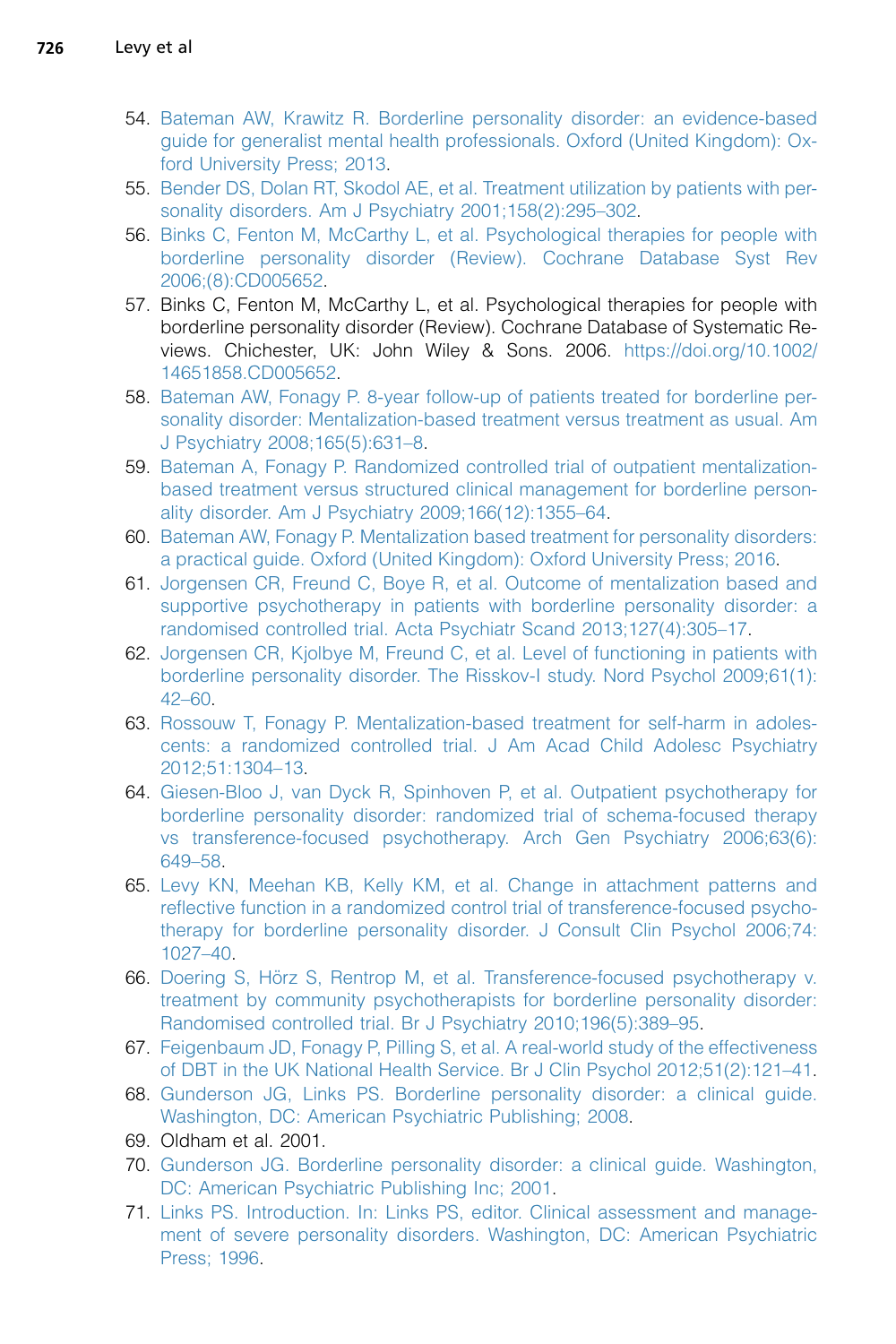- <span id="page-16-0"></span>72. [Markowitz JC, Weissman MM. Interpersonal psychotherapy: Past, present and](http://refhub.elsevier.com/S0193-953X(18)31140-7/sref70) [future. Clin Psychol Psychother 2012;19\(2\):99–105](http://refhub.elsevier.com/S0193-953X(18)31140-7/sref70).
- 73. [Leenaars AA. Psychotherapy with suicidal people: the commonalities. Arch Sui](http://refhub.elsevier.com/S0193-953X(18)31140-7/sref71)[cide Res 2006;10:305–10](http://refhub.elsevier.com/S0193-953X(18)31140-7/sref71).
- 74. [Bateman AW, Fonagy P. Impact of clinical severity on outcomes of](http://refhub.elsevier.com/S0193-953X(18)31140-7/sref72) [mentalisation-based treatment for borderline personality disorder. Br J Psychia](http://refhub.elsevier.com/S0193-953X(18)31140-7/sref72)[try 2013;203\(3\):221–7.](http://refhub.elsevier.com/S0193-953X(18)31140-7/sref72)
- 75. [Bateman AW, Fonagy P. Randomized controlled trial of out-patient mentalization](http://refhub.elsevier.com/S0193-953X(18)31140-7/sref73) [based treatment versus structured clinical management for borderline person](http://refhub.elsevier.com/S0193-953X(18)31140-7/sref73)[ality disorder. Am J Psychiatry 2009;166\(12\):1355–64.](http://refhub.elsevier.com/S0193-953X(18)31140-7/sref73)
- 76. National Institute for Health and Care Excellence. Personality disorders: borderline and antisocial. National Institute for Health and Care Excellence website. <https://www.nice.org.uk/guidance/qs88>. Updated June 2015. Accessed October 16, 2017.
- 77. [Paris J. Stepped care for borderline personality disorder: making treatment](http://refhub.elsevier.com/S0193-953X(18)31140-7/sref76) [brief, effective, and accessible. London: Academic Press; 2017.](http://refhub.elsevier.com/S0193-953X(18)31140-7/sref76)
- 78. [Paul GL. Strategy of outcome research in psychotherapy. J Consult Psychol](http://refhub.elsevier.com/S0193-953X(18)31140-7/sref77) [1967;31:109–18.](http://refhub.elsevier.com/S0193-953X(18)31140-7/sref77)
- 79. [Perry JC, Herman JL, Van der Kolk BA, et al. Psychotherapy and psychological](http://refhub.elsevier.com/S0193-953X(18)31140-7/sref78) [trauma in borderline personality disorder. Psychiatr Ann 1990;20:33–43](http://refhub.elsevier.com/S0193-953X(18)31140-7/sref78).
- 80. [Meares R. The conversational model: An outline. Am J Psychother 2004;58\(1\):](http://refhub.elsevier.com/S0193-953X(18)31140-7/sref79) [51–66](http://refhub.elsevier.com/S0193-953X(18)31140-7/sref79).
- 81. [Ryle A, Leighton T, Pollock P. Cognitive analytic therapy and borderline person](http://refhub.elsevier.com/S0193-953X(18)31140-7/sref80)[ality disorder: The model and the method. Chichester: Wiley; 1997.](http://refhub.elsevier.com/S0193-953X(18)31140-7/sref80)
- 82. [Brown GK, Newman CF, Charlesworth SE, et al. An open clinical trial of cognitive](http://refhub.elsevier.com/S0193-953X(18)31140-7/sref81) [therapy for borderline personality disorder. J Pers Disord 2004;18\(3\):257–71](http://refhub.elsevier.com/S0193-953X(18)31140-7/sref81).
- 83. Sachse R. Klärungsorientierte psychotherapie [Clarification-oriented psychotherapy]. Göttingen: Hogrefe; 2003.
- 84. [Markowitz JC, Skodol AE, Bleiberg K. Interpersonal psychotherapy for border](http://refhub.elsevier.com/S0193-953X(18)31140-7/sref83)[line personality disorder: Possible mechanisms of change. J Clin Psychol](http://refhub.elsevier.com/S0193-953X(18)31140-7/sref83) [2006;62\(4\):431–44.](http://refhub.elsevier.com/S0193-953X(18)31140-7/sref83)
- 85. [Marziali E, Munroe-Blum H. Interpersonal group psychotherapy for borderline](http://refhub.elsevier.com/S0193-953X(18)31140-7/sref84) [personality disorder. New York: Basic Books; 1994](http://refhub.elsevier.com/S0193-953X(18)31140-7/sref84).
- 86. [Pos AE, Greenberg LS. Organizing awareness and increasing emotion regula](http://refhub.elsevier.com/S0193-953X(18)31140-7/sref85)[tion: Revising chair work in emotion-focused therapy for borderline personality](http://refhub.elsevier.com/S0193-953X(18)31140-7/sref85) [disorder. J Pers Disord 2012;26\(1\):84–107](http://refhub.elsevier.com/S0193-953X(18)31140-7/sref85).
- 87. [Zanarini MC, Frankenburg FR, Hennen J, et al. Mental health service utilization](http://refhub.elsevier.com/S0193-953X(18)31140-7/sref86) [by borderline personality disorder patients and Axis II comparison subjects fol](http://refhub.elsevier.com/S0193-953X(18)31140-7/sref86)[lowed prospectively for 6 years. J Clin Psychiatry 2004;65\(1\):28–36.](http://refhub.elsevier.com/S0193-953X(18)31140-7/sref86)
- 88. [Levy KN, Meehan KB, Yeomans FE. An update and overview of the empirical](http://refhub.elsevier.com/S0193-953X(18)31140-7/sref87) [evidence for transference-focused psychotherapy and other psychotherapies](http://refhub.elsevier.com/S0193-953X(18)31140-7/sref87) [for borderline personality disorder. In: Levy KN, Ablon JS, Kachele H, editors.](http://refhub.elsevier.com/S0193-953X(18)31140-7/sref87) [Psychodynamic psychotherapy research. New York: Springer; 2012. p. 139–67](http://refhub.elsevier.com/S0193-953X(18)31140-7/sref87).
- 89. [Yeomans FE. Questions concerning the randomized trial of schema-focused](http://refhub.elsevier.com/S0193-953X(18)31140-7/sref88) [therapy vs. transference-focused therapy. Arch Gen Psychiatry 2007;58:](http://refhub.elsevier.com/S0193-953X(18)31140-7/sref88) [590–610.](http://refhub.elsevier.com/S0193-953X(18)31140-7/sref88)
- 90. [Spinhoven P, Giesen-Bloo J, van Dyck R, et al. The therapeutic alliance in](http://refhub.elsevier.com/S0193-953X(18)31140-7/sref89) [schema-focused therapy and transference-focused psychotherapy for border](http://refhub.elsevier.com/S0193-953X(18)31140-7/sref89)[line personality disorder. J Consult Clin Psychol 2007;75\(1\):104–15](http://refhub.elsevier.com/S0193-953X(18)31140-7/sref89).